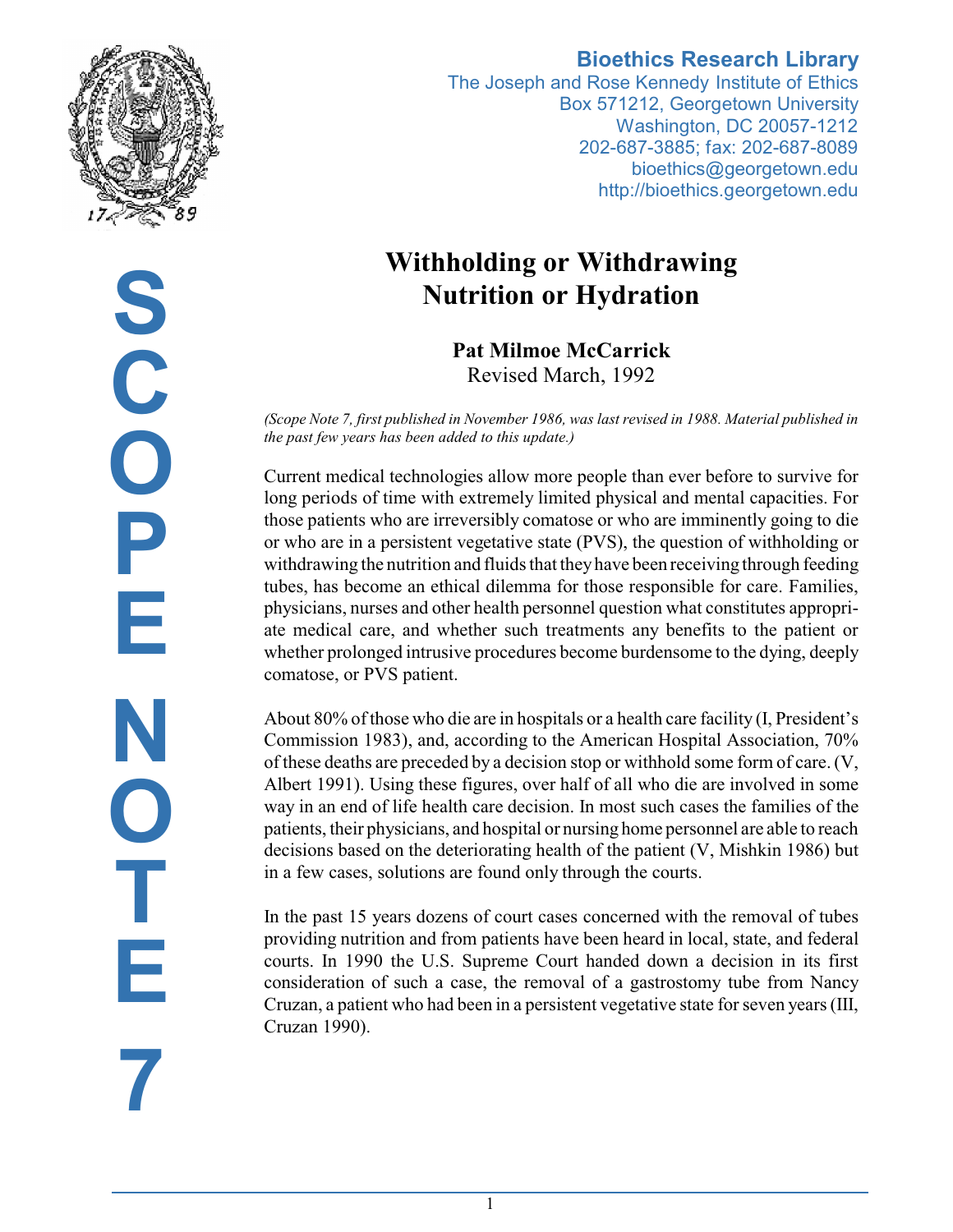The development of flexible plastic tubing, a technical advance of the past half century, has made it possible to supply nutrition and hydration to patients who are unable to chew or to swallow natural foods or liquids. Pre-prepared, chemically balanced, liquid diets have been developed which can provide the body with the various minerals, proteins, electrolytes and other substances needed to sustain life. Currently, such nutrition and hydration are given through: a) nasogastric tubes, b) intravenous tubes, and c) surgically implanted gastrostomy tubes which carry these substances to the patient. A fourth method, hyperalimentation, involves the permanent insertion of a large needle into a deep, large vein (tubes are attached to this access whenever needed). This provision of nutrition and fluids in the medical setting has been perceived by many persons as yet one more technological medical treatment—a treatment not unlike using a respirator to breathe for the patient. However, many others see tube feeding as simple health care that is basic and never to be denied to any patient: the giving of food and water.

Forty-eight states and the District of Columbia have natural death statutes, many specifically mentioning nutrition and hydration. Nebraska and Pennsylvania have no legislation concerned with living wills or health decisions. Among those states which prohibit withholding nutrition and hydration are Georgia, Kentucky, Missouri, and Wisconsin; North Dakota says it must be given if it can be physically assimilated.

One thing is certain, withdrawing or withholding nutrition and fluids from terminal or irreversibly comatose patients or those in a persistent vegetative state will end these lives in a brief period of time. Those who see such treatment as only prolonging a lingering death believe that a burden which offers no benefits has been removed. Those who believe that the removal of feeding tubes is the immediate cause of death, raise questions concerning euthanasia and professional ethics. To date there is no consensus of opinion that satisfies everyone, no court decision that answers in every situation, nor are there any guidelines that have been universally agreed upon. However, there is a large body of literature available, particularly as it

pertains to individual patients or situations, about the denial of tube feeding and hydration.

The literature about the withholding or withdrawal of nutrition and hydration in this Scope Note concerns patients who are near death or who exist in a permanent coma or a permanent vegetative state.

The documents cited have been divided into five areas: I. Federal and State Actions, II. Professional Groups, III. Court Cases, IV. Books, and V. Articles (includes journal articles, chapters, special sections, and news reports).

Throughout the literature and documents concerned with the topic of the denial of artificial food or fluids, there is agreement that the ethical and societal issues involved are complex.

## **I. Federal and State Actions**

President's Commission for the Study of Ethical Problems in Medicine and Biomedical and Behavioral Research. **DECIDING TO FOREGO LIFE-SUSTAINING TREATMENTS: ETHI-CAL MEDICAL AND LEGAL ISSUES IN TREATMENT DECISIONS**. Washington: US Government Printing Office, 1983. 554 p. (Out of print at GPO; facsimiles are available from the National Technical Information Service, Springfield, VA 22161, document number PB 83-236836.)

The Commission notes that most persons now die in a hospital or a nursing home, and that "for almost any life-threatening condition, some intervention can now delay the moment of death. . . . Matters once the province of fate have now become a matter of human choice, a development that has profound legal and ethical implications" (p. 1). In the report the term "lifesustaining treatment" includes all health care interventions which lengthen the patient's life. One such treatment named is any special feeding procedure (p. 3). The Commission found no moral or legal distinction between withholding or withdrawing any treatment, and concluded "that neither law nor public policy should mark a difference in moral seriousness between stopping and not starting treatment" (p. 17). It also found that no particular treatments includingsuch "ordinary" hospital interventions as parenteral nutrition or hydration, antibiotics, and transfusions to be universallywarranted and thus obligatory for a patient to accept (p. 90).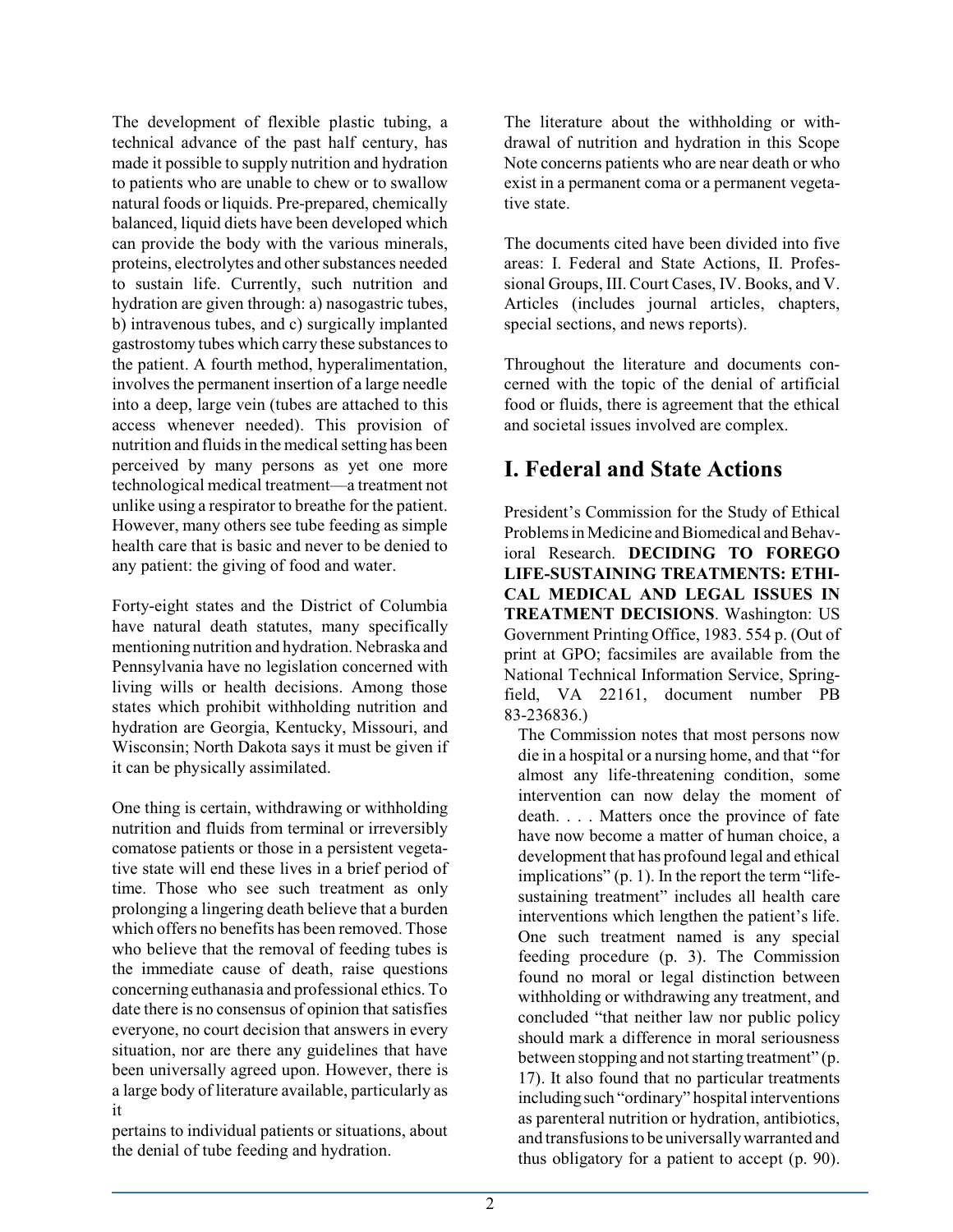Most patientswho are permanently unconscious cannot be kept alive without "an array of increasingly artificial feeding interventions. . . . Since permanently unconscious patients will never be aware of nutrition, the only benefit to the patient of providing such increasingly burdensome interventions is sustaining the body to allow for a remote possibility of recovery. The sensitivities of the family and care-giving professionals ought to determine whether such interventions are made" (p. 190).

Appendix B of the Commission report discusses care of the dying patient and says that substantial lack of appetite is "almost the norm in the latter stages of terminal illness. . . . Only rarely should a dying patient be fed by tube or intravenously" (p. 288).

## **Baby Doe Case**

Parents of a Down's syndrome infant who was born in Indiana in 1982 decided not to permit surgery to repair the baby's blocked esophagus. The infant, who was known as "Baby Doe," starved to death in the hospital. In response, the Secretary of the US Department of Health and Human Services proposed federal regulations (under Section 504 of the Rehabilitation Act of 1973) to require that hospitals post notices stating that health care could not be withheld frominfants on the basis of mental or physical impairments. This regulation took effect early in 1984, and the approved display notices said that "nourishment and medically beneficial treatment" should not be denied (45 CFR §84. 55(b) [3] and [4]).

Subsection (c) of this regulation said that state child protective agencies should be prepared to obtain "timely court order[s] to compel the provision of necessary nourishment and medical treatment" (45CFR §84. 55(c)(1)[iv]). These federal regulations concerning handicapped infants applied even if parental consent to treatment had been refused.

In cases testing the regulations, the American Medical Association, the American Hospital Association and other medical groups questioned their validity (United States v. University Hospital, 729 F. 2d. 144 [1984]; American Hospital Association v. Heckler, 585 F. Supp. 541, App. to Pet. for Cert. 50a [1984]). The lower courts found the regulations were an invalid application of the 1973 act and this ruling was upheld by the U.S. Supreme Court on June 9, 1986 (Bowen v. American Hospital Association, et al., [No. 84-1529] 54 LW 4579, US Supreme Court, June 9, 1986).

Currently, under the final rule in the Child Abuse and Neglect Prevention and Treatment Program (implementing the Child Abuse Amendments of 1984 [Pub. L. 98-457]), treatment of infants with life-threatening conditions must include providing appropriate nutrition, hydration, and medication even when the infant is irreversibly comatose, imminently dying, or when such measures are futile in terms of survival (45 CFR 1340.15(b)(2)(i),(ii),and (iii), April 15, 1985).

## **Office of Technology Assessment**

U.S. Congress, Office of Technology Assessment. **LIFE-SUSTAINING TECHNOLOGIES AND THE ELDERLY**. OTA-BA-306. Washington, DC: US Government Printing Office, 1987. Summary Report, OTA-BA-307.

The Office of Technology Assessment (OTA) report includes discussion about nutrition and hydration care. Levels and kinds of care are part of Chapter 4, "Ethical Issues," with food and water discussed on pp. 147-148. Chapter 8, "Nutritional Support and Hydration", pp. 275- 329, describes kinds of artificial feeding available and includes different nutritional views as well as utilization and cost figures. This chapter ends with 234 references to the literature. Appendices include: "The Effect of Normal Aging on the Assessment of Nutritional Status" and a "Useful Glossary of Acronyms and Terms."

## **State Actions**

New York State Task Force on Life and the Law. **LIFE-SUSTAINING TREATMENT: MAK-ING DECISIONS AND APPOINTING A HEALTH CARE AGENT**. Albany: The Task Force, July 1987. 180 p.

The New York Task Force was convened in March 1985 to develop recommendations for public policy. This report discusses the right to refuse treatment under New York law and various ethical problems. Consideration of artificial nutrition and hydration treatments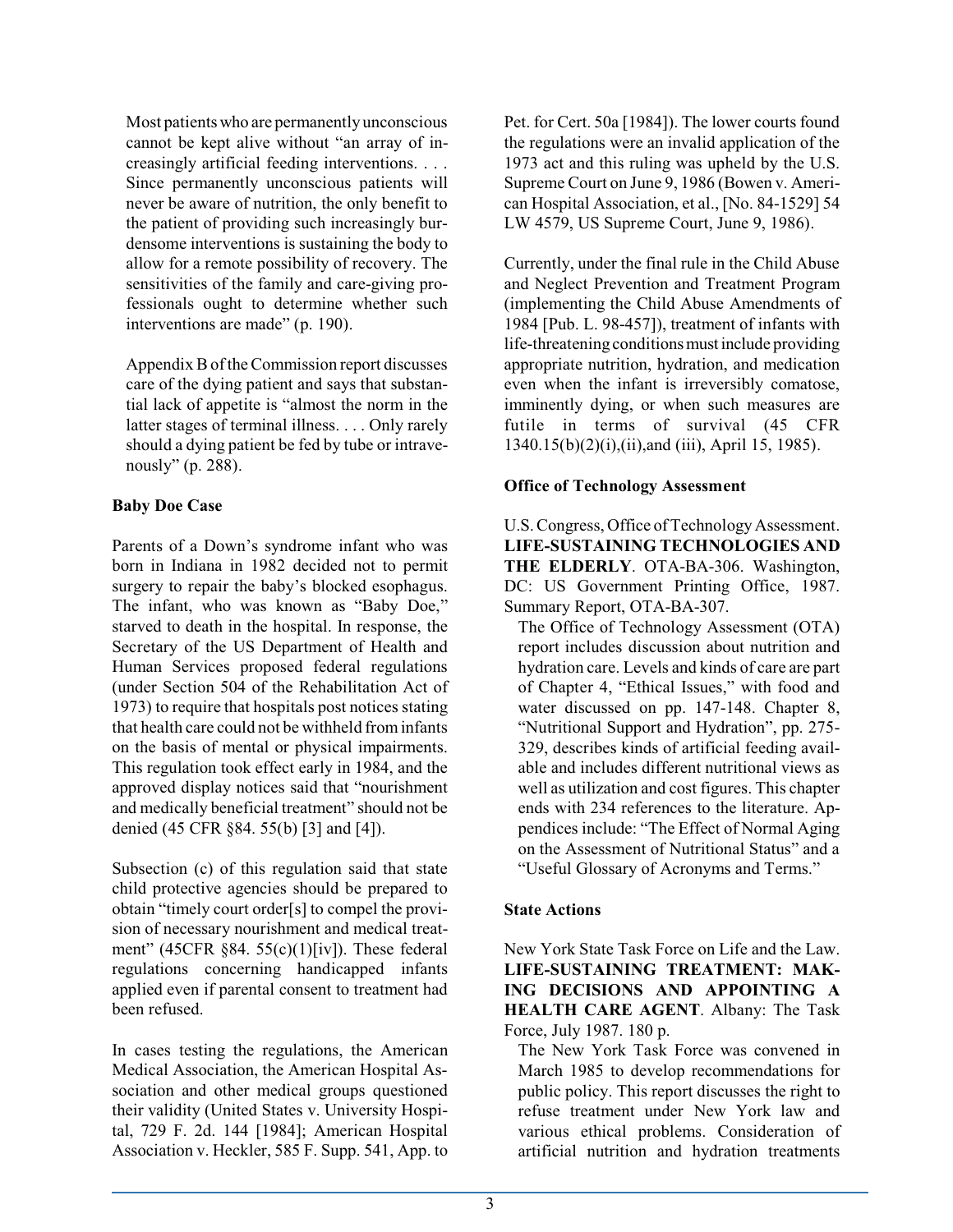were the "focus of the most lengthy and thorough deliberation" of all the treatments reviewed by the Task Force (p. 36). The Task Force states that competent adults have the right to have previous decisions concerningwithholding or withdrawing of nutrition or hydration honored if health circumstances cause permanent unconsciousness or if the person is "at the end stage of the dying process" (p. 39). The Task Force concludes that there is a compelling need for legislation to ensure that a person's preferences concerning treatment are honored after one has lost the capacity to make the preferences known (p. ii), and that a proxy be named to carry out health care decisions.

## **II. Professional Groups**

American Academy of Neurology. **Position of the American Academy of Neurology on Certain Aspects of the Care and Management of the Persistent Vegetative State Patient**. Adopted April 21, 1988, Cincinnati, Ohio. 6 p.

The document says that PVS is a "form of eyes open permanent unconsciousness in which the patient has periods of wakefulness and physiological sleep/wake cycles, but at no time is the patient aware of himself or his environment." The statement indicates that these patients are not terminally ill, do not experience pain or suffering nor can they swallow. It goes on to call the artificial provision of nutrition and hydration a medical treatment which may be discontinued after a careful evaluation of the patient's diagnosis and prognosis, benefits and burdens, and the preferences of the patient and family. The statement describes why it is a medical treatment and says that it is good medical practice to initiate artificial feeding when prognosis is uncertain, but that it is also all right to terminate treatment when the patient's condition becomes hopeless.

American Dietetic Association. **Position of the American Dietetic Association: Issues In Feeding the Terminally Ill Adult**. *Journal of the American Dietetic Association* 87(1): 78-85, January 1987.

The statement addresses some of the ethical, medical, legal and nutritional issues in feeding the dying. It concludes with specific considerations on whether to withhold nutritional sup-

port: the patient's death will come in a few hours or days; feeding will worsen the patient's condition, symptoms, or pain; a competent patient has expressed an informed preference to refuse such feeding; or the patient has an advance directive indicating preference if incompetence occurs.

American Medical Association, Council on Ethical and Judicial Affairs. **Persistent Vegetative State and the Decision to Withdraw or Withhold Life Support**. Chapter 19 in **REPORTS**. Chicago: American Medical Association, 1989. 19p.

The paper defines PVS and discusses the ethical and legal implications of decisions to withhold or withdraw life-prolonging medical treatment.

American Medical Association, Council on Ethical and Judicial Affairs. **CURRENT OPINIONS 1986**. Chicago: American Medical Association, 1986.

In March 1986 the AMA amended an earlier statement regarding the care of a patient whose death is imminent or whose coma is irreversible to include the following: "life-prolonging medical treatment includes medication and artificially or technologically supplied respiration, nutrition or hydration." Section 2.18, Withholding or Withdrawing Life-Prolonging Medical Treatment, pp. 12-13.

American Nurses Association. **Dilemmas In Practice: Withdrawing or Withholding Food and Fluids**. Excerpts from the Guidelines of the American Nurses Association Committee on Ethics. *American Journal of Nursing* 88(6): 797- 798, June 1988.

Stating that nurses should not usually be involved with the withholding or withdrawing of food or fluids, the guidelines then say there are a few cases when such a step is morally permissible: if the patient clearly would be harmed (damaged), or when patients competently refuse such treatment. However, in most cases it says the provision of food and fluid is in the patient's best interest.

Committee on Biomedical Ethics of the Los Angeles County Medical Association and the Los Angeles County Bar Association. **Principles and Guidelines Concerning the Foregoing of**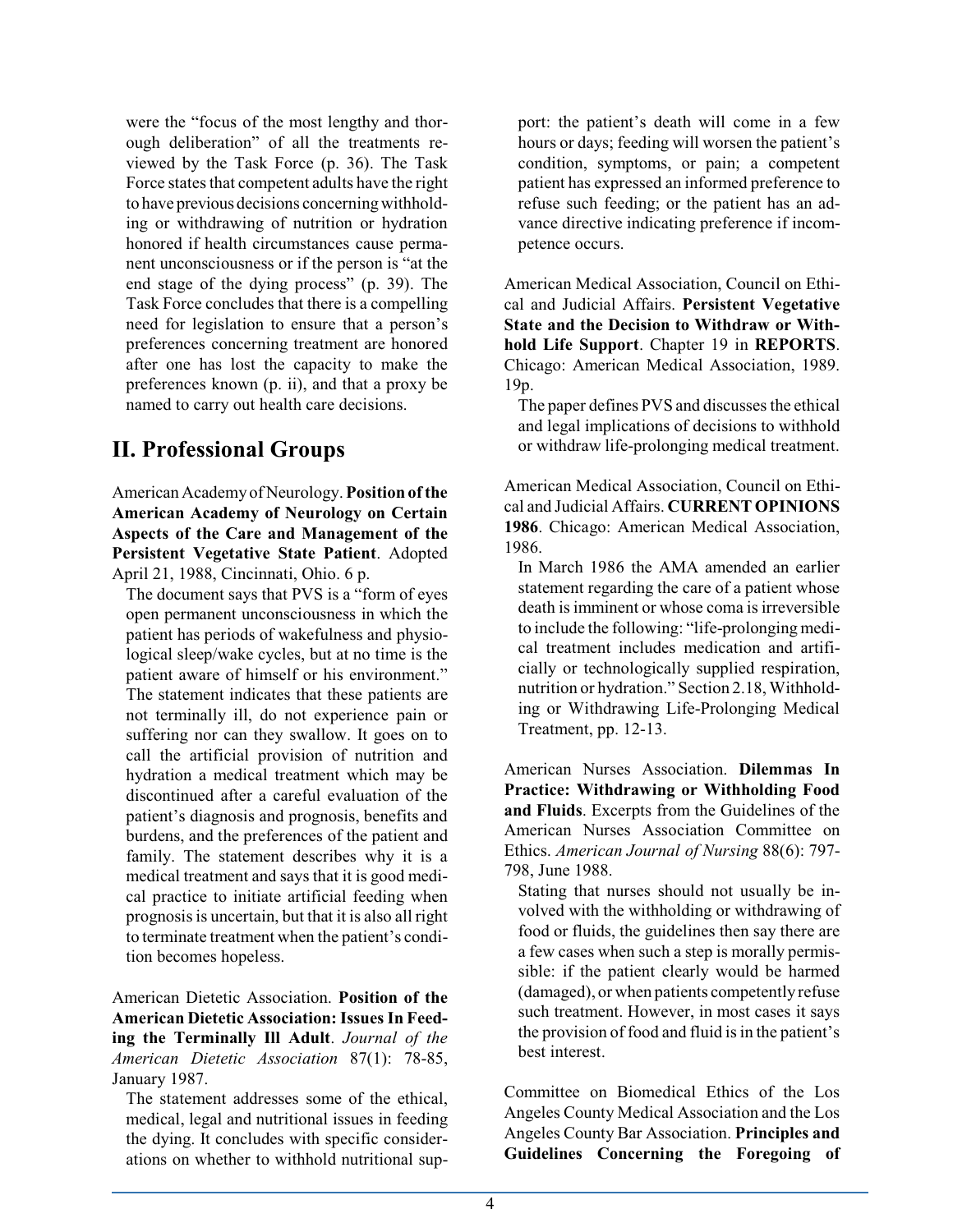#### **Life-Sustaining Treatment for Adult Patients**. Adopted January 6, 1986.

The guidelines present general principles for decision making by adult patients or their surrogates, and define a terminal illness as an irreversible medical condition which will cause death in one year. The medical records of a comatose patient should have statements by at least two qualified physicians indicating that any meaningful recovery of the patient's cognitive functions is unlikely: "In such circumstances, all life-sustaining interventions, including nutrition and hydration, are legally equivalent. It is legally acceptable for the caregivers to withhold or withdraw any or all of them. It is recognized however, that nutrition and hydration have a powerful and symbolic significance to both the members of the general public and to many caregivers. Decisions concerning the care of an individual patient should be made jointly by members of the health care team and the patient's family and/or other appropriate persons."

Joint Subcommittee on the Care of the Terminally Ill and the Committee on Public Health and the Committee on Medicine and Society. **Statement**. Approved by the Council of the New York Academy of Medicine, April 22, 1987.

The committee states that "technologically supplied nutrition and hydration" should not be distinguished from other life-sustaining treatments, and supports the right of competent patients to decline such measures.

Massachusetts Medical Society. **Resolution**. Passed July 17, 1985.

"The Massachusetts Medical Society recognizes" the autonomy rights of the terminally ill and/or vegetative individuals who have previously expressed their wishes to refuse treatment including the use of intravenous fluids and gastrointestinal feeding by tube and that the implementation of these wishes by a physician does not in itself constitute unethical medical behavior provided the appropriate medical and family consultation is obtained."

Pontifical Academy of Sciences. **Prolonging Life and Determining Death. Report**. *Health Progress* 66(10): 31-72, December 1985.

A short statement was released following a

three day meeting of the Pontifical Academy of Sciences in Rome in October 1985. Feeding is included as appropriate care for a person in an irreversible permanent coma. Medical interventions are not required if there is no benefit to the patient.

Society of Critical Care Medicine Ethics Task Force. **Consensus Report on the Ethics of Foregoing Life-Sustaining Treatments in the Critically Ill**. *Critical Care Medicine* 18(12): 1435- 1439, December 1990.

The consensus is a compilation of ideas from previous guidelines and statements, and includes: a decision to withdraw a treatment already initiated should not necessarily be ethically regarded as more problematic than a decision not to initiate a treatment; treatments derive medical justification from benefits and when these are achieved or no longer work, treatment loses justification and may be withheld; and provision of nutrition and hydration by artificial means is a category of treatment which is not intrinsically morally different from CPR, ventilators, etc.

# **III. Court Cases**

Barber/Nejdl v. Superior Court of Los Angeles County, 147 Cal. App. 3d 1006,195 Cal. Rptr. 484 (1983).

Clarence Herbert, a 55 year old man, became comatose following surgery, and his physicians, Doctors Barber and Nejdl, agreed that he would not recover from this coma. After meeting with Mr. Herbert's family, the doctors removed the patient's life-support systems, including his intravenous feeding tubes. A nurse complained about the decision, saying that it had been made hastily. The district attorney prosecuted the two physicians for murder; he said that their termination of treatment was to conceal malpractice in surgery and they had stopped treatment too quickly. The California Court of Appeals dismissed the charges and ruled that they were not required to treat if there were no hope of recovery; the court also said that a spouse could make such a decision if the patient were incompetent. It ruled that provision of artificial nourishment and hydration was no different from using other medical equipment (V, Mishkin 1986).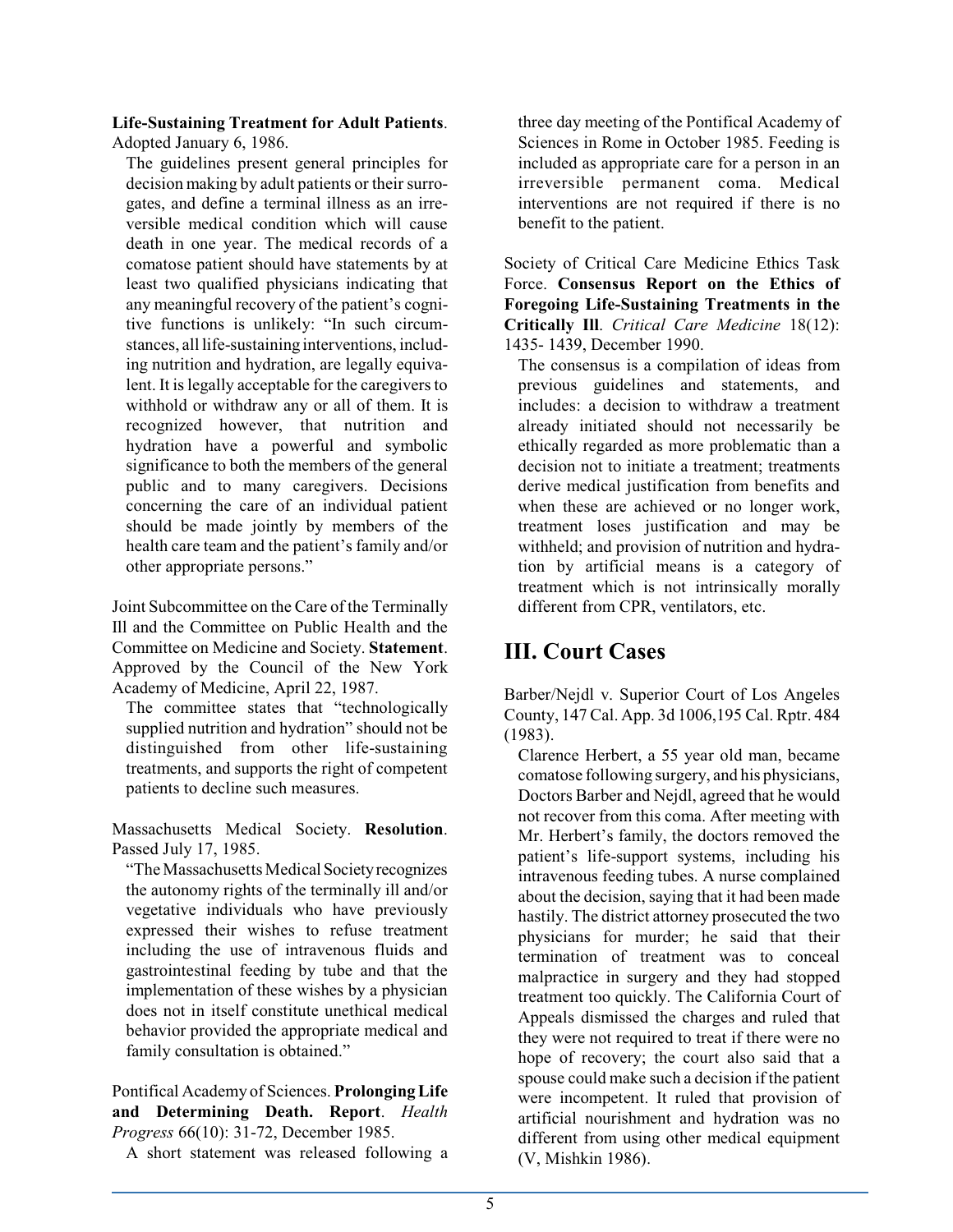Brophy v. New England Sinai Hospital, Inc., 398 Mass. 417, 497 N.E. 2d 626 (1986).

In March 1983 Paul Brophy, a 45 year old fireman, suffered a cerebral aneurysm, and was totally comatose following surgery to try to repair his brain. A gastrostomy tube was placed in his stomach in December 1983 to supply nutrition and hydration, and a little over a year later, in January 1985, his family requested that the hospital discontinue all treatment including artificial nourishment. When the hospital refused, Mrs. Brophy requested a court order. Paul Brophy, when he was healthy, had often said that he would never want to be kept alive in a vegetative coma. A Massachusetts lower court in October 1985 said the hospital could forego all interventions except the removal of the feeding tube which the judge said was not painful, burdensome, unusual or intrusive. The judge also included other hospitals in his order in the event Mrs. Brophy or the family moved the patient (Brophy v. New England Sinai Hospital, Docket No. 85E0009-G1, Massachusetts Probate and FamilyCt., Norfolk, MA, October 21, 1985) (V, Mishkin 1986). The Massachusetts Supreme Judicial Court, the state's highest court, ruled September 11, 1986 that Mr. Brophy's family could have the feeding tube disconnected so that he could die. The decision also pointed out that Brophy was not considered terminally ill, and that another patient who was irreversibly comatose had been maintained on a feeding tube for 37 years. The court said that such an extended period of tube feeding is "not only intrusive, but extraordinary." Mr. Brophy died on October 23, 1986 at Emerson Hospital in Concord, MA, eight days after his feeding tubes were removed. (*New York Times*, October 24, 1986, p. B9.)

In the Matter of Claire C. Conroy, 98 N.J. 321, 486 A.2d 1209 (1985).

Claire Conroy was an 84 year old nursing home resident whose nutrients were supplied by a nasogastric tube. Her nephew requested that the tube be removed since his aunt was very debilitated and in a near vegetative state; he said that she would not have wished to have such a tube if she were competent. The trial court permitted removal of the tube (In re Conroy, 188 N.J. Super 523 [Chancery Div. 1983]). The New Jersey Appellate Court reversed this opinion (190 N.J. Super. 435, 464 A.2d 303 App. Div. 1983), and held that Ms. Conroy's nasogastric tube could not be removed. The New Jersey Supreme Court reversed the appellate court decision on January 17, 1985, and said that any life-sustaining treatment, including artificial feeding, may be withheld from incompetent nursing home residents in certain circumstances: when there is evidence that the particular patient would have refused treatment, or when the decision maker feels that tubes prolong suffering, or when the burdens of continued life with the treatment clearly outweigh any benefits. The court also required that a New Jersey state ombudsman be notified whenever any decision to remove life support systems was under consideration (V, Mishkin 1986).

Corbett v. D'Allesandro, 487 So.2d 368 (Florida Dist. Ct. App.), review denied, 492 So.2d 1331 (1986).

The husband of 75 year old Helen Corbett asked a Florida Court in December 1984 to stop the artificial feeding of his wife through a nasogastric tube after her persistent vegetative state had existed for two years. She died before the court ruled that Florida state law prohibited withholding or withdrawing artificial sustenance. In April 1986, the Court of Appeal reversed this decision, holding that the feeding could have ended because the right to privacy includes treatment refusal (V, Mishkin 1986).

Cruzan v. Director, Missouri Department of Health, et al., 110 S. Ct. 2841 (1990); Cruzan v. Harmon, 760 S.W. 2d 410, Mo. banc, (1988).

Nancy Cruzan had been in a persistent vegetative state since an automobile accident in 1983 when she was 26 years old. In 1987 her parents requested that the hospital withdraw feeding tubes; the hospital refused, and went to court. Upon hearing the case the Missouri Circuit Court for Jasper County ruled that the tubes could be removed. The Missouri Attorney General appealed and in November 1988 the Supreme Court of Missouri ruled that the parents could not remove Nancy's feeding tubes. The case became the first concerning the withdrawal of feeding tubes from a PVS patient to be considered by the U.S. Supreme Court. On June 25, 1990, the Court ruled in a 5-4 decision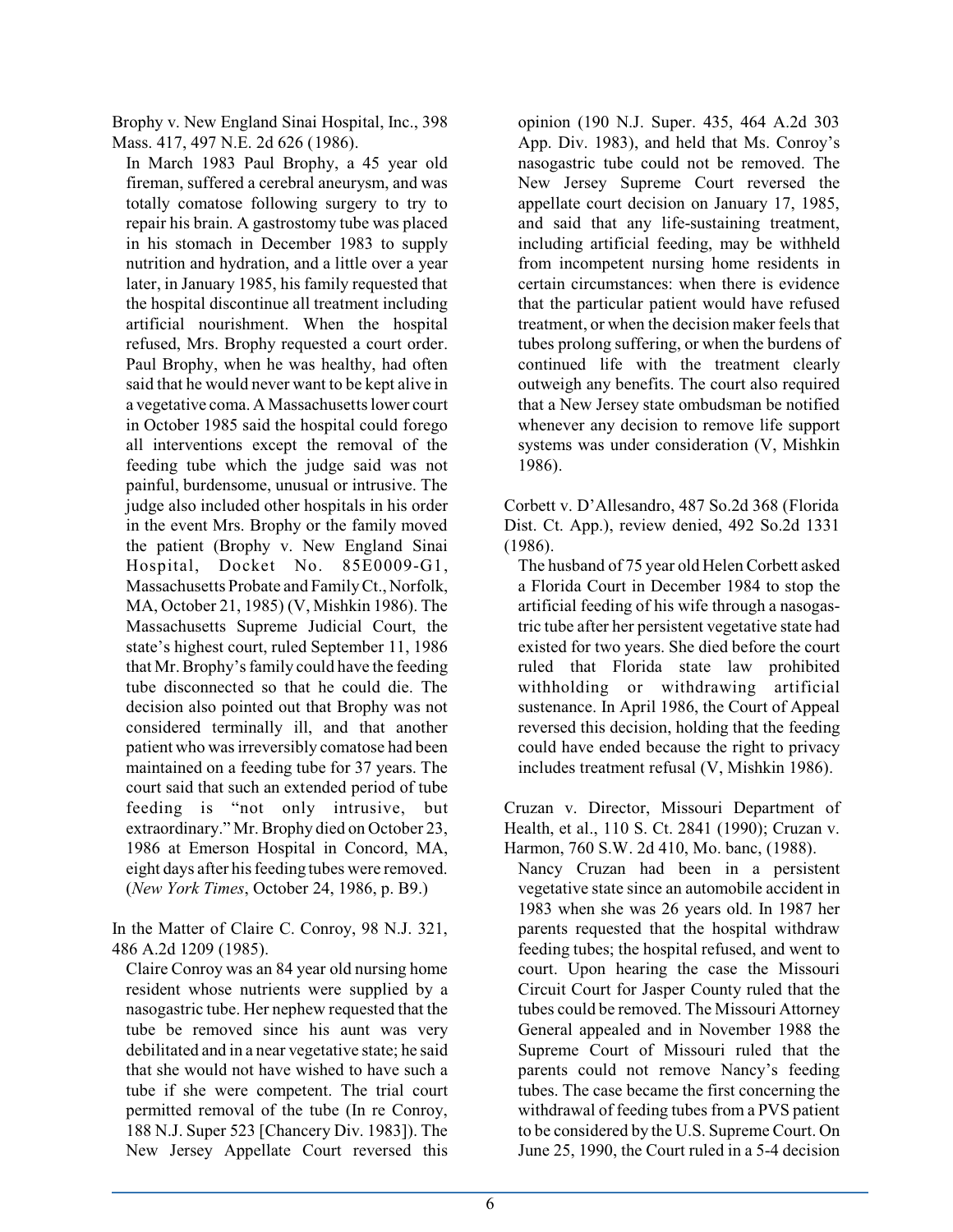that federal constitutional rights would grant a competent person's right to refuse nutrition and hydration based on the 14th Amendment, but that a state could require clear evidence that an incompetent person had expressed desires that surrogates used in decision making. The Cruzan case returned to the Jasper County court where the Missouri attorney general asked that the state be dismissed as a party; no appeals followed the lower court's decision that the tubes could be removed. Ms. Cruzan died December 26, 1990. (V, Fairman 1992).

In re Hier, 18 Mass. App. 200, 464 N.E. 2d 959 (Ct. App.), review denied, 393 Mass. 1102, 465 N.E. 2d 261(1984).

An extremely weak 92 year old nursing home resident needed surgery to replace a gastrostomy tube in her stomach. She had been fed in this manner from 1978 to 1984 and had often pulled it out. In 1984 she refused permission for the surgery and the home requested a court appointed guardian to act for her. Prior to her moving to the nursing home, the patient, Mary Hier, had been a patient in a mental hospital for 50 years. The Massachusetts Probate Court and the Massachusetts Court of Appeals both agreed that her wishes should be followed—that although incompetent, if she were competent, she would have refused surgery forthe feeding tube. Such treatment was seen as only an extension of her suffering (V, Mishkin 1986).

In re Jane Doe, Georgia Superior Court, Fulton County, No. D-93064, October 17, 1991.

A 13 year old girl was admitted to the hospital May 18, 1991; within two weeks her care required feeding tubes and a respirator and she was diagnosed as having an irreversible, degenerative neurological disease and was in a comatose state. The hospital and health care personnel said that care could become so painful as tobe abusive. The parents disagreed about whether to stop treatment; the father said that he had faith in a religious miracle, and the mother, although initially for ceasing treatments, later could not make up her mind. The court ruled that either parent could decide how long to continue treatment "and at what cost to their child to extend her life and the manner of her death, even if it may be

prolonged as a result. . . ." (V, Smothers 1991).

In re Jobes, 108 N.J. 394, 529 A.2d 419 (1987). Nancy Jobes had been unconscious since a 1980 automobile accident when her family asked court approval to remove her gastrostomy tube in March 1985. The New Jersey Superior Court concluded that she was irreversibly comatose and that her care required constant handling of her body and that "pervasive bodily intrusions even for the best motives will arouse feeling akin to humiliation and mortification for the helpless patient. . . we should be ready to say: enough." The New Jersey Supreme Court upheld this decision June 24, 1987, and Mrs. Jobes died shortly thereafter(V, Mishkin 1986).

In re Lawrance, Indiana Supreme Court, No. 29504-9106-CV-00460, September 16, 1991.

Sue Ann Lawrance, 42, had had a brain tumor since 1958 and had been unconscious since a fall in 1987. Her parents had received permission in May 1991 from Hamilton County Superior Court to withdraw her feeding tubes and she went without nourishment for two weeks. The National Legal Center for the Medically Dependent and Disabled said the ruling was discrimination against the handicapped and requested that a judge appoint a temporary guardian to pursue an appeal. The family agreed to continue feedings until the Indiana Supreme Court ruled on the case. Ms. Lawrance died July 18, 1991, before the court case was argued, but the family asked that the case be examined. The court ruled that the family had the authority, without judicial intervention, to halt artificial feedings. (V, Anonymous 1991).

In the Matter of Hilda M. Peter, by her Guardian, Eberhard Johanning, 108 N.J. 365, 529 A.2d 419 (1987).

Ms. Peter had a stroke and had been comatose in a nursing home for a year when her friend requested that her feeding tube be removed. While competent, Ms. Peter had said that she would not wish to live in a coma. The New Jersey State Ombudsman for the Institutionalized Elderly denied the request saying that one provision of the Conroy decision was that a patient must have a life expectancy of less than a year and that her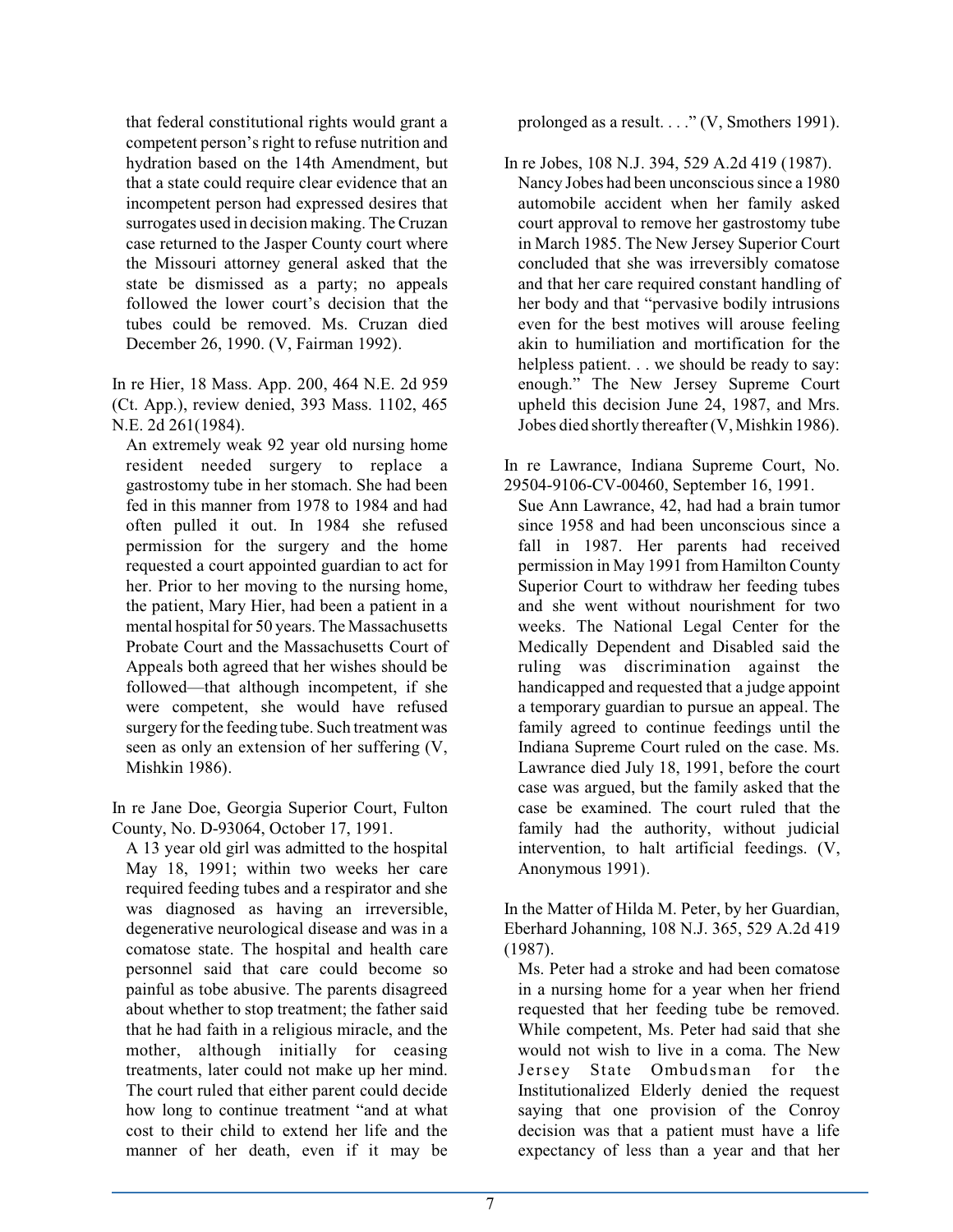physicians had indicated that she could live for years with the tube in place. The state Supreme Court permitted removal of her tube and Mrs. Peter died in 1987.

Other court decisions which have given permission to remove feeding tubes from comatose patients or those in a persistently vegetative state include:

Delio v. Westchester County Medical Center, 129 A.D.2d 1, 516 N.Y.S. 2d 677 (1987).

Rasmussen v. Fleming, 741 P.2d 674, (Ariz. 1987).

Rekstad v. Florida Life Care Inc. Sarasota Co., No. 87-4285-CA-01.

In the following cases, the court refused permission to remove artificial nutrition from incompetent patients:

In re application of Kerr, 517 N.Y.S. 2d 346 (Sup. 1986) (Monsignor Thomas O'Brien was the patient.)

In re Vogel, 521 N.Y.S. 2d 622 (Sup. 1986).

## **IV. Books**

Center for Health Ethics and Policy. **WITHHOLDING AND WITHDRAWING LIFE- SUSTAINING TREATMENT: A**  $S \cup R \vee F$   $S \cup F$   $S \cup F$   $S \cup R \vee F$   $S \cup R \vee F$   $S \cup R \vee F$ **E X PE R IE N CES OF COLORADO PHYSICIANS**. Denver: Center for Health Ethics and Policy, May 1988. 41 p. (The Center is located at the Graduate School of Public Affairs, University of Colorado, Denver, CO 20804.)

Questionnaires were sent to all physicians in Colorado asking about their familiarity with advance directives, decisions to withhold or withdraw life-sustaining treatment (particularly nourishment questions), and about active euthanasia and assisted suicide. Of the 7,095 physician queried, 2,218 responded. Most of them thought orders could be written to remove various types of tubes: gastrostomy 79.9%, intravenous feeding 76.9%, and nasogastric tubes 75.5%.

Flynn, Eileen. **HARD DECISIONS; FORGOING AND WITHDRAWING A R TI F I C I A L N U T R I TI O N A N D HYDRATION**. Kansas City, MO: Sheed and Ward, 1990. 106 p.

Ms. Flynn, a Catholic College moral theology professor, provides factual information about tube feeding, describes the legal aspects and moral considerations in decision making, and concludes with a section on making decisions.

The Hastings Center. **GUIDELINES ON THE TERMINATION OF LIFE-SUSTAINING TREATMENT AND THE CARE OF THE DYING**. Briarcliff Manor, NY: The Hastings Center, 1987. 159 p.

This comprehensive report is divided into six main parts: Making Treatment Decisions, Specific Treatment Modalities, Prospective Planning, Declaring Death, Policy Considerations, and Special Problems. There is a glossary of terms as they are used in the work, a 10-page bibliography, and a list of selected legal citations. The guidelines concerning medical procedures for supplying nutrition and hydration provide specific steps each having from two to six different parts for consideration in decisions concerning artificial nourishment. Users are referred back to Part 1, treatment decision making, as part of the process to be followed.

Lynn, Joanne, ed. **BY NO EXTRAORDINARY MEANS: THE CHOICE TO FORGO LIFE-SUSTAINING FOOD AND WATER**. Bloomington: Indiana University Press, 1986. 272 p.

Physician Lynn divides the book into five parts: The Issues, Consideration in Forming a Moral Response, Perspectives on the Law, Special Considerations for Particular Populations, and In re Claire C. Conroy: A Case Study. Each of the 27 chapters is by a different author.

## **V. Articles**

Albert, Lee A. **Cruzan v. Director, Missouri Department of Health: Too Much Ado**. *Journal of Legal Medicine* 12(3): 331-358, September 1991.

Attorney Albert provides background to the Cruzan case and says that the Supreme Court had declined such cases because it wanted to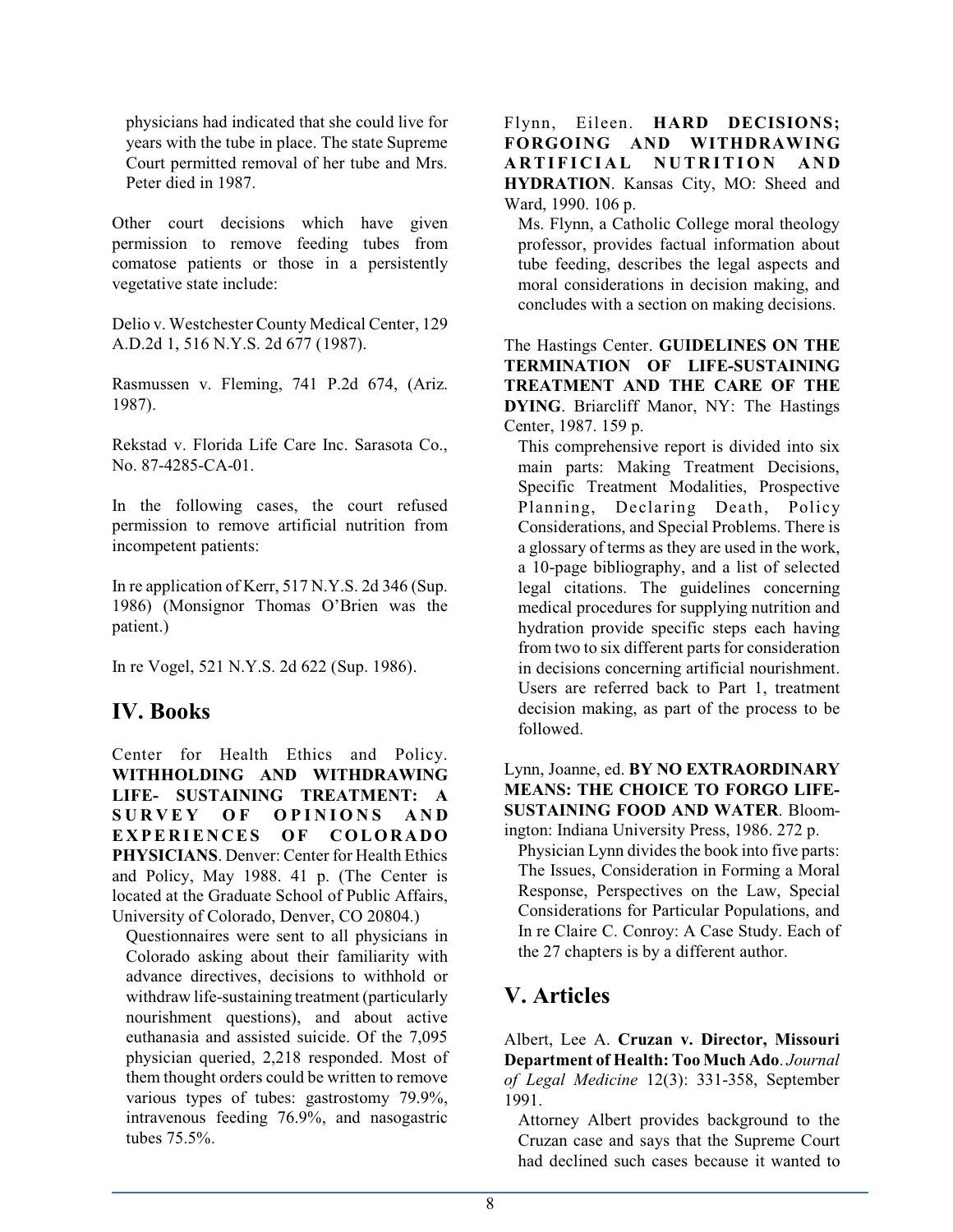leave "seemingly intractable ethical and legal questions to state law-making institutions." He thinks that the court's message is that the Constitution is not a source of principles for medical interventions. He concludes that the Cruzan decision is not a far-reaching event that will affect difficult medical decisions, but goes on to predict that concern over public health care budgets will create future court tests.

Annas, George J. **The Case of Mary Hier: When Substituted Judgment Becomes Sleight of Hand**. *Hastings Center Report* 14(4): 23-25, August 1984.

The judgment made by the court in the case of the mentally ill Mrs. Hier should be the same as in "best interest" tests. The court describes her as incompetent, and yet it says her actions indicated she does not want treatment. Annas calls this "sleight of hand."

Anonymous. **Indiana Court Backs Family in Allowing Daughter to Die**. *New York Times*, September 17, 1991, p. A12.

News report tells of the Sue Ann Lawrance case in Indiana (see III, In re Lawrance.)

Archdiocese of Chicago. Medical Ethics Commission. **Chicago Commission Speaks Out on Nutrition and Hydration**. *Health Progress* (68)10: 35-36, December 1987.

The commission says that legal cases concerned with artificial nutrition and hydration have "pointed out some differences of perspective among Roman Catholic moral theologians," and that the commission saw a need to assist health care personnel make ethical decisions. In its statement, the commission takes a position that artificial nutrition and hydration could be omitted or not be obligatory under circumstances that are useless or burdensome.

Aronheim, Judith C. and Mulvihill, Michael. **Refusal of Tube Feeding as Seen from a Patient Advocacy Organization: A Comparison with Landmark Court Cases**. *Journal of the American Geriatrics Society* 39(11): 1124-1127, November 1991.

The authors studied 116 inquiries to the Society for the Right to Die from patients or their representatives concerning the withholding or withdrawal of life-sustaining treatment and

compared these records with 20 tube feeding court cases. They concluded that the elderly are underrepresented in court decisions.

Baron, Charles H. **Why Withdrawal of Life-Support for PVS Patients Is Not a Family Decision**. *Law, Medicine & Health Care* 19(1-2): 73-75, Summer 1991.

The author thinks that society is coming to the presumption that the PVS patient fits a definition of death. He says that evidence of competent statements by the patient or the family's substitute judgment are "covers" or backstops about a decision that has already been made on the ground that "no one would want to go on like this."

Barry, Robert L. **The Ethics of Providing Life-SustainingNutritionand Fluids to Incompetent Patients**. *Journal of Family and Culture* 1(2): 23- 37, Summer 1985.

Father Barry writes that the precedent established in the Herbert case is dangerous because it gives excessive power over incompetent patients to physicians and family. He thinks that nutrition and fluids are not medical treatments since they are not supplied to remedy a pathological condition, but to support the body's basic needs. He says withdrawal of nutrition and fluids will never improve the clinical condition, and that such feeding benefits the patient by sustaining life. He concludes that there is no obligation to provide such nutrition if it is impossible or if it causes extreme pain.

Billings, J.A. **Comfort Measures for the Terminally Ill: Is Dehydration Painful?** Editorial. *Journal of the American Geriatrics Society* 33(11): 808-810, November 1985.

The author says the decision to administer fluids should be based on clinical concerns about water and electrolyte disorders combined with potential treatment benefits. A discussion of dehydration is included and Billings says fluid depletion in a dying patient is a disorder with relatively benign symptoms.

Callahan, Daniel. **Care of the Elderly Dying**, in Chapter 6 in his**SETTING LIMITS:MEDICAL GOALS IN AN AGING SOCIETY**. New York: Simon and Schuster, 1987, pp. 187-193.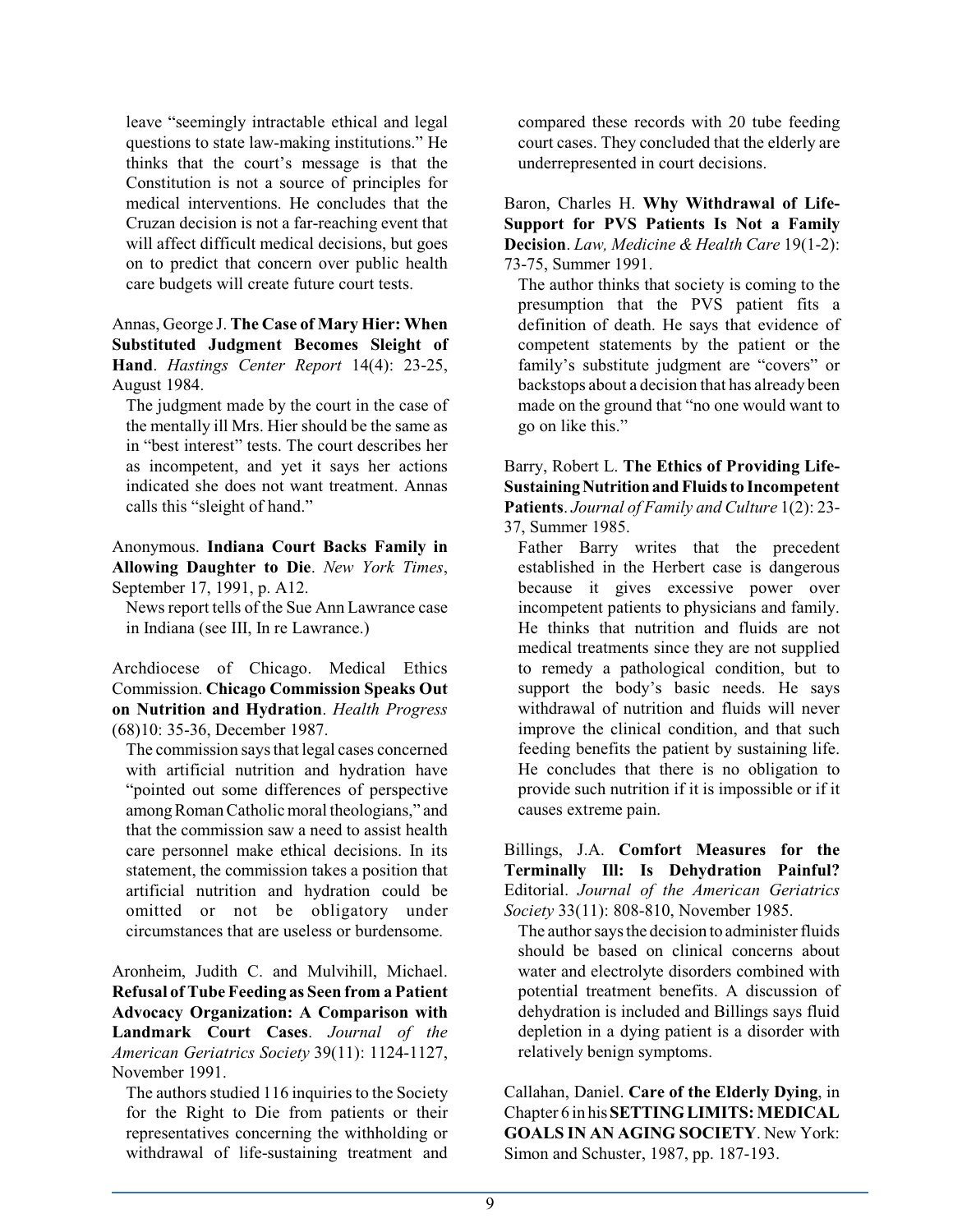Callahan says that a "conflict" exists between the moral duty to feed the hungry and give water to the thirsty, and the medical traditions that food and water are part of treatment which may stop if not improving a condition. He states that in the imminently dying and the irreversibly comatose "neither provides any genuine benefit to the patient." For the demented or the totally vegetative, he sees no justification for withholding food or water since what is going on in the mind of such a patient is totally unknown. Callahan thinks that age alone should never be sufficient reason to terminate artificial feeding.

Callahan, Daniel. **On Feeding the Dying**.

*Hastings Center Report* (13)5: 22, October 1983. The author points out that no one has argued that feeding must be continued, only that it may be discontinued, but he says that there is an emotional repugnance against stopping nutrition which is a necessary social instinct.

## Capron, Alexander M. **Ironies and Tensions in Feeding the Dying**. *Hastings Center Report* 14(5): 32-35, October 1984.

Capron writes that policy makers in the area of nutrition and hydration face the task of balancing autonomy (which might oppose feeding) with paternalism (which might feed resisting persons). In the cases concerning Conroy, Herbert, and Hier, the courts did not acknowledge the symbolic nature of offering food and water. The author says a decision maker must have clear goals: in a patient whose problems are irreversible and whose death is likely in the near future, arduous efforts to feed are not mandatory.

#### Cassell, E.J. **Life as a Work of Art**. *Hastings Center Report* 14(5): 35-37, October 1984.

Emphasizing that there is no theoretical difference between refusal to eat and refusal of any other medical treatment, Cassell suggests that to interpret all such decisions as only legal or medical can create "ugliness" when life should unroll as an aesthetic art. Persons are in a flow process from beginning to end he says and the process can include illness or infirmity, but choices should reflect previous patterns and purposes in the patient's life.

## Chang, Rene W.S.; Lee, Bernie; and Jacobs, Sydney. **Identifying ICI Patients Who Would Not Benefit from Total Parenteral Nutrition**. *Journal of Parenteral and Enteral Nutrition* 13(5): 535-538, September/October 1988.

A study was conducted to try to identify patients whose prognoses were so hopeless that they would not benefit fromtotal parenteral nutrition (TPN). Of 278 patients treated with TPN, 64% died, which was twice the overall ICU death rate. The authors suggest that using a predictive model would be best for the patient to avoid unnecessary care with useless therapy.

Chrisman, J.P. **IV Withdrawal: The Severance of Medicine's or Society's Umbilical Cord? Barber v. Superior Court of Los Angeles County, 137 Cal. App. 3d 1006, 195 Cal. Rptr. 484 (1983)**. *Nebraska Law Review* 63(4): 942- 972, 1984.

The author offers a substantive discussion of the propriety of the Barber decision (concerning Clarence Herbert), presenting arguments that such intravenous feeding and hydration are not medical treatments but sustenance which cannot be discontinued, and recommends the adoption of the Uniform Determination of Death Act as the best solution. A patient still alive under the specifications presented in the Act would be fed, and one that fitted the Act as legally dead would be withdrawn from tubes unless fluids or organs were to be donated.

Cranford Ronald E. **The Case of Mr. Stevens**. *Issues in Law & Medicine* 7(2): 199-211, Fall 1991.

(See V, Different Viewpoints). Cranford says that PVS patients usually live five to ten years, although some may live longer. He goes onto say that when the tubes are withdrawn such patients do not die of starvation, which usually takes six to ten weeks, but they die of acute dehydration without pain, suffering, or significant physical indication, in from three to thirty days. He writes that there are no benefits or burdens to the PVS patient, but there may be great benefits or burdens for family and others.

Cranford, Ronald E. **Neurologic Syndromes and Prolonged Survival: When Can Artificial Nutrition and Hydration Be Forgone?** *Law, Medicine & Health Care* 19(1-2): 13-22, Summer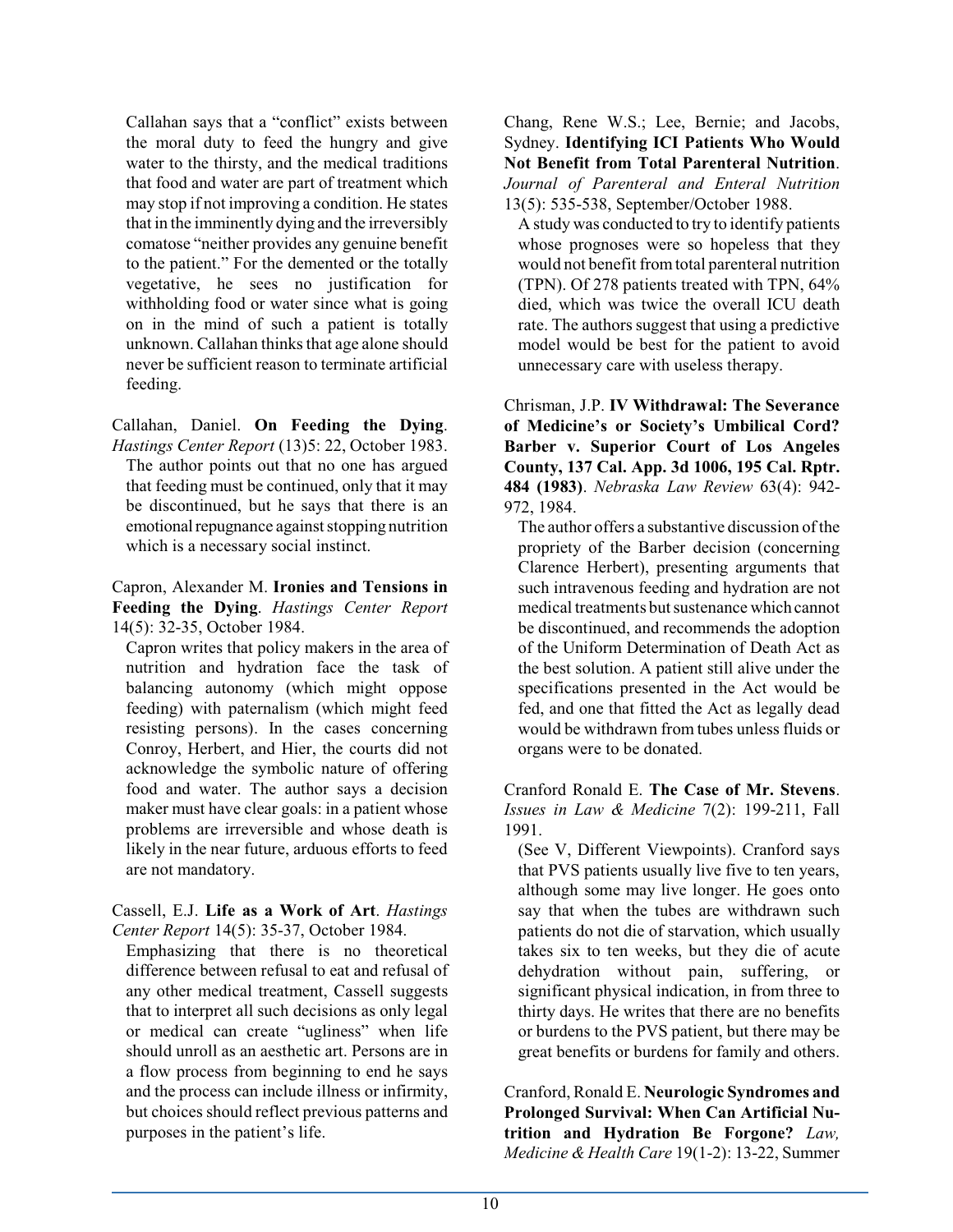1991.

Saying that the use of artificial nutrition and hydration in the imminently dying is not a major ethical dilemma for the most part, Dr. Cranford discusses three neurologic syndromes: PVS, dementia, and severe and permanent paralysis, which he says comprise the patients in most of the right to die court cases. He describes the PVS patient as completely and permanently unconscious, often with severe contractures of the extremities; their swallowing reflex is usually abnormal and spoon feeding of liquid or pureed food risks aspiration to the lungs. Various patients in different court cases are discussed as well as descriptions of their physical state after nutrition and hydration ceased. He says that there are 5,000 to 10,000 PVS patients in this country (four million patients in various states of dementia: ultimate dementia is amentia or the persistent vegetative state).

Davis, John Jefferson. **Concerning the Case of "Mr. Stevens"**. *Issues in Law & Medicine* 7(2): 227-241. Fall 1991.

(See V, Different Viewpoints.) Davis provides various religious views by theologians and coneludes that tube feeding is a form of medical treatment. He says that both law and morality should distinguish between impaired consciousness (Alzheimer's disease or retardation) and non-existent potential for present or future consciousness (anencephaly or irreversible PVS).

## Derr, Patrick G. **Why Food and Fluids Can Never Be Denied**. *Hastings Center Report* 16(1): 28-30, February 1986.

Derr says all patients who can receive food and water by any means should be given them. The methods involved are not fundamental, but the giving of sustenance is a basic human need; denial of food and fluids is "final" in a way that the denial of medical or surgical therapy is not. He writes that potential abuses easily arise when food and fluids can be denied.

## **Different Viewpoints: A Case for Consideration**. Special Issue. *Issues in Law & Medicine* 7(2): 169-241, Fall 1991.

At a symposium held in April 1990 in Washington, DC, various speakers discussed a hypothetical case about a 49 year old man in a persistent vegetative state (see V, Cranford, Davis, Dolan, and Scofield 1991).

Dolan John M. **Death by Deliberate Dehydration and Starvation: Silent Echoes of the Hungerhausen**. *Issues in Law & Medicine* 7(2): 173-197, Fall 1991.

(See V, Different Viewpoints). Dolan writes that it is necessary to provide the PVS patient with cleanliness, warmth, and nourishment. Quoting Dr. Peter Admiraal, (the Dutch physician who will perform active euthanasia if a competent patient requests it), he says that Admiraal does not advocate withholding food or water from a PVS patient. Dolan says that the euphemized vocabulary uses hydration and nutrition, not water and food.

Dresser, Rebecca S. and Boisaubin, E.V. **Ethics, Law, and Nutritional Support**. *Archives of Internal Medicine* 145(1): 122-124, January 1985. The authors point out that advanced techniques of nutritional support raise questions about the propriety of their use for certain patients. They view nutrition as a medical intervention which should be administered by physicians with the same guidelines as other forms of treatment, depending on the actual benefits delivered. They describe tube feeding (enteral alimentation and total parenteral nutrition) and say these methods can no longer be dismissed as simple nor should they automatically be provided.

England, Randall M. **Withdrawal of Nutrition and Hydration from Incompetent Patients in Missouri**. *Missouri Law Review* 54(3): 713-731, Summer 1989.

England addresses the legal issues raised after the Missouri Supreme Court refused to allow the hospital to withhold nutrition and hydration from an incompetent person (Nancy Cruzan) in a persistent vegetative state. He includes the right to refuse treatment, the right to privacy, the state's interest, whether nutrition and hydration are different, questions of guardianship, and third party consent.

**Ethics Issue**, *Issues in Law & Medicine* 2(2), September 1986.

This special issue focuses on analysis for health care professionals of withdrawal of nutrition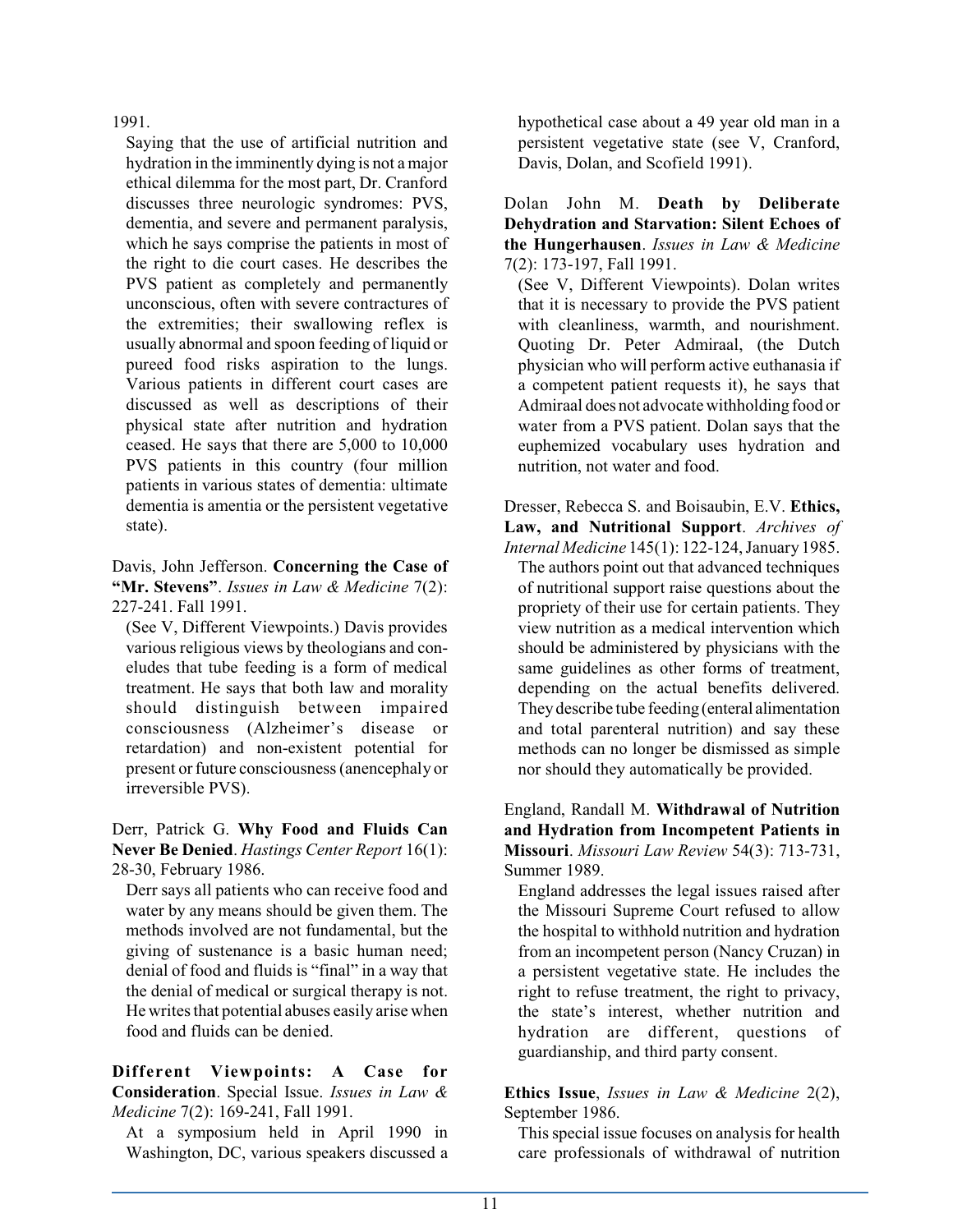and hydration from incompetent patients. In the lead article, John P. Connery's **The Ethical Standards for Withholding/Withdrawing Nutrition and Hydration** (pp. 87-97), he concludes that except in very rare instances, such withdrawal is not justified. Father Robert Barry presents three hypothetical cases from a Catholic perspective; Rabbi J.D. Bleich discusses these cases froma Jewish perspective, Prof. Gilbert Meilaender offers a Protestant view, and Dennis J. Horan, provides a legal perspective.

Fairman, R. Paul. **Withdrawing Life-Sustaining Treatment: Lessons from Nancy Cruzan**. *Archives of Internal Medicine* 152(1): 25-27, January 1992.

The author describes the Nancy Cruzan case and says that eight "lessons" are there for physicians to draw upon in withdrawing/withholding decisions. He says that competent patients may refuse treatment; there are no distinctions among forms of treatment; there is no distinction between withholding and withdrawing treatment; advance directives are important; the Supreme Court's Cruzan decision does not change the law in any state; physicians should plan future care with their patients (he thinks 75% of patients and their doctors know the disease that will kill them a year before dying); when treating an incompetent patient, the physician should know what the patient would have wanted; and finally, families are best suited to determine the needs of an incompetent patient in most cases.

Fry, Sara T. **Withdrawing or Withholding Food andFluidsfrom Patients: New Guidelines from the American Nurses Association Committee on Ethics**. *Virginia Nurse* 56(2): 18-22, Spring 1988.

Discussing the language in the American Nurses Association guidelines on withdrawing or withholding food or fluids, she notes that terms are not defined in the document. She looks at the words feeding, nourishment, hydration, food, fluid, competency and incompetency, and compares the ANA usage to other published guidelines.

Green, W. **Setting Boundaries for Artificial**

**Feeding**. *Hastings Center Report* 14(6): 8-10, December 1984.

Green says that hydration and nutrition as medical therapies are different from ordinary feeding, since a patient may feel hunger and thirst even though tube feeding is adequate, or conversely, may feel no hunger or thirst when in fact, the patient is malnourished. He suggests that this issue should be considered in terms of benefit or burden to the patient.

Grisez, Germain. **Should Nutrition and Hydration Be Provided to Permanently Unconscious and Other Mentally Disabled Persons?** *Linacre Quarterly* 57(2): 30-43, May 1990.

Grisez writes that he has changed his mind since 1986 and now thinks that food by any means of delivery is only one aspect of care to the comatose. It has a minimal cost and should be provided in an affluent society. He says fairness does not require this if the formerly competent patient, now comatose, rejected such treatment, but that surrogates may not make such decisions. He states that to decide not to feed a comatose person is to choose to kill that person; Grisez says that the body is an intrinsic part of a personal reality and caring for it affirms human dignity.

Hirsh, H.L. **Who May Eat and Who May Starve?** LegalBriefs. *Nursing Homes* 34(4): 9-10, July/August 1985.

Physician-lawyer Hirsh writes that all nursing home administrators and physicians should encourage patients (or those responsible for them) to receive nourishment. If this fails, he recommends going to court.

Koshuta, Monica A.;Schmitz, Phyllis J.; and Lynn, Joanne. **Development of an Institutional Policy on Artificial Hydration and Nutrition**. *Kennedy Institute ofEthics Journal* 1(2): 133-140, June 1991.

The medical director, administrator, and a hospice nurse at the Hospice of Washington write that the provision of hydration and nutrition can be complex for a dying patient; in 1985 they found it necessary to develop a written policy for their institution. They describe patients who are near death and say that tube feeding can become burdensome; none of their patients voiced a symptom of hunger or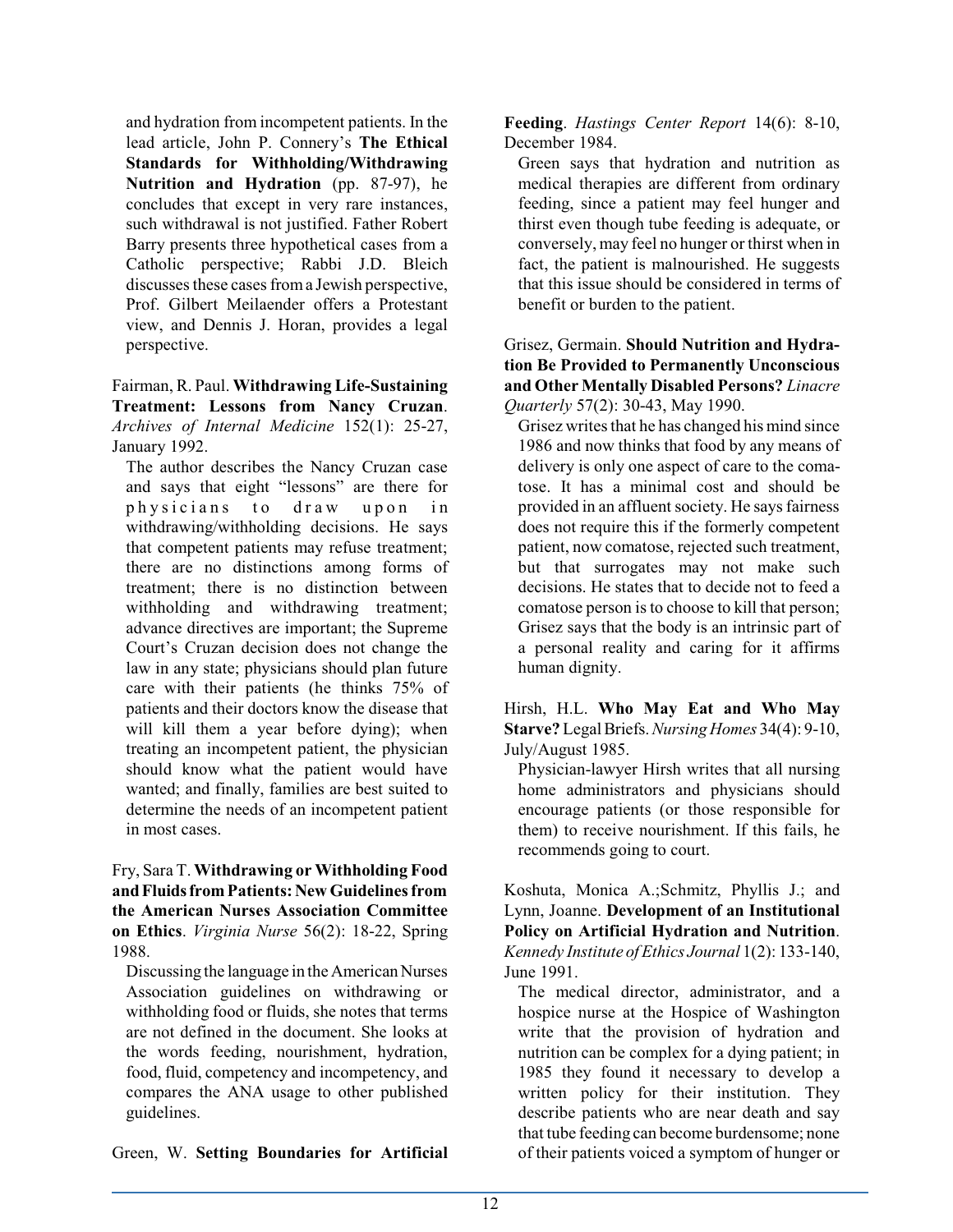thirst. The policy says that the hospice will do nothing to hasten a patient's death, but that patients who are near death do not tolerate substantial volumes of feedings, do not report hunger or thirst, and dislike tubes. Patients are always offered symbolic food and drink in sips, spoon-feeding, low-volume tube feeding or an alternative. Attorney John Robertson comments (pp. 139-140) and says the policy is important because it places feeding in the real context of the dying patient and is a useful guideline for hospitals as well as hospices.

Liaschenko, Joan, and Davis, Anne J. **Nurses and Physicians on Nutritional Support: A Comparison**. *Journal of Medicine and Philosophy* 16(3): 259- 283, June 1991.

This review article provides 50 references to nursing and medical literature concerned with the withdrawing and withholding of foods and fluids with emphasis on empirical studies. The authors note that disagreement can be found in the discussions about incompetent and PVS patients; there is general agreement on the wishes of the competent patient. Nurses' roles are discussed and the authors say that the articles reviewed illustrate the tension between ethical principles and the lived reality of ethical agents.

Lo, Bernard. **The Death of Clarence Herbert: Withdrawing Care Is Not Murder**. *Annals of Internal Medicine* 101(2): 248-251, August 1984.

Doctor Lo examines the clinical and ethical judgment needed by physicians, noting that in the Herbert case, the court recognized that clinical judgment can be uncertain and involves probability. Physicians should obtain a consensus on a prognosis and response to therapy, recognize if disagreements exist between doctors and those responsible for the daily care of the patient, and make certain that communication with a comatose patient's family is compassionate and clear.

Lynn, Joanne and Childress, James F. **Must Patients Always Be Given Food and Water?** *Hastings Center Report* 13(5): 17-21, October 1983.

According to the authors, a patient can sometimes be best treated by not undertaking or continuing treatments that would sustain life,

especially if experiencing substantial suffering. They describe various medical methods of feeding or providing fluids, and hold that food and water may be withheld when there is no possibility of any benefit or when the burden to the patient becomes disproportionate. They say that certain patients near death can be harmed by such treatment and that suffering can increase. "Ordinary" care, obligation to continue, and symbolic treatment are included in this discussion about stopping nutrients for a limited group of patients.

McCormick, Richard A. **Caring or Starving? The Case of Claire Conroy**. *America* 152(13): 269- 273, April 6, 1985.

Father McCormick says that the key issues remain the notion of the dying patient, the nature of artificial hydration-nutrition, the intention of death and the burden-benefit analysis. He discusses each of these issues, indicating that his own opinion is that permanently comatose and some noncomatose, but elderly incompetent patients, may be classified broadly as dying. He goes on to say that tubal feeding is a medical procedure; its discontinuance does not aim at death. He says that the benefit-burden question may include quality of life, and cautions that clear criteria are needed, since the potential for abuse is enormous.

McHugh, James T. **Principles in Regard to Withholding or Withdrawing Artificially Assisted Nutrition/Hydration**. *Issues in Law & Medicine* 6(1): 89-93 , Summer 1990.

The Catholic bishop of Camden, NJ, prepared guidelines for Catholic priests in New Jersey, saying that such artificially assisted feedings are not "customarily burdensome," and that they sustain the life of a person who is alive but impaired. He states that in many cases the intent in withholding or withdrawing nutrition or hydration is to cause or hasten death. Justifiable principles can be applied when the patient is unconscious and imminently dying or conscious and imminently dying; they cannot be used for the conscious, irreversibly ill, but not imminently dying patient, or an unconscious patient who is not dying.

Maestri, William F. **Nutrition-Hydration: Are**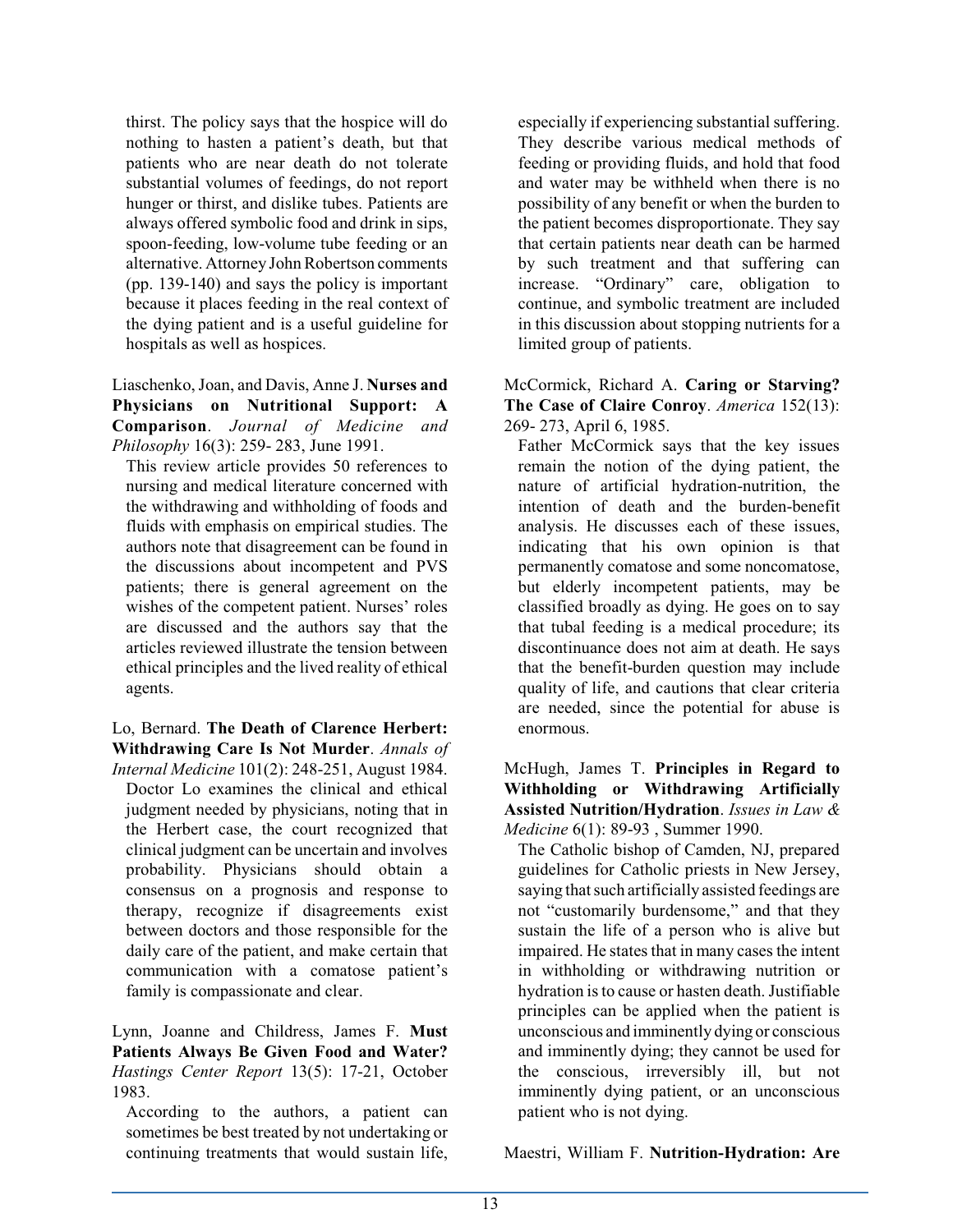**There Any Limits?** *Pastoral Life* 40(2): 17-23, February 1991.

The author presents his view of Catholic tradition in the value of life and the state of the discussion of supplying nutrition and hydration via medical technology to the PVS patient. He says that a significant number of theologians and philosophers agree that such feeding is a medical treatment which may be refused or discontinued under certain circumstances. He concludes that limiting treatment does not relieve the duty to care for the patient.

Marks, Donna L. **Grayv. Romeo: Right of Privacy Overextended to Allow Withdrawal of Nutrition from Patient In Persistent Vegetative State**. *John Marshall Law Review*22(4): 925-941, Summer 1989.

The author describes the case of patient Marcia Gray. The United States District Court in Rhode Island ruled to allow withdrawal of an artificial feeding tube, and subsequently, the hospital was required to accede to the wishes of the patient's guardian by removing a gastrostomy tube that had been in place for almost three years.

Martyn, Susan R. and Bourguignon, Henry J. **Coming to Terms with Death: The Cruzan Case**. *Hastings Law Journal* 42(3): 817-860, March 1991.

The authors provide an analysis of the Cruzan court decisions, and discusses proxy decision makers, slippery slope arguments, and constitutionality.

May, William E.; Barry, Robert; Griese, Orville; et al. **Feeding and Hydrating the Permanently Unconscious and Other Vulnerable Persons**. *Issues in Law & Medicine* 3(3): 203-217, Winter 1987.

The article is a document prepared for the Pope John XXIII Center, which studies biomedical issues. It concludes that in our society "it is not morally right, nor ought it to be legally permissible to withhold or withdraw nutrition or hydration provided by artificial means to the permanently unconscious or other categories of seriously debilitated but nonterminal persons."

Meilaender, Gilbert. **On Removing Food and Water: Against the Stream**. *Hastings Center Report* 14(6): 11-13, December 1984.

The author writes that if the patient is comatose but is not dying, the nourishment is not aimed at curing disease; it is given to sustain a human being. To withdraw feeding tubes can only result in death, and he thinks that it would be hard to say that this was not the aim. He notes that it is difficult to separate the personhood from the body, even if care does not restore cognitive capacities. Ifsuch care is burdensome, the aim of withdrawal would be to relieve the patient's burden with an unintended affect of a hastened death. Meilaender says that feeding the permanently unconscious is neither useless nor excessively burdensome.

Meisel, A., et al. **Hospital Guidelines for Deciding About Life-Sustaining Treatment: Dealing with Health Limbo**. *Critical Care Medicine* 14(3): 239-246, March 1986.

Saying that hospital ethics committees need specific guidelines to be consistent, the authors provide the guidelines developed at Presbyterian-University Hospital in Pittsburgh. Intravenous fluids and special feeding procedures are listed with respirators and kidney machines as part of the paraphernalia of modern intensive care medicine.

Meyers, D.W. **Legal Aspects of Withdrawing Nourishment from an Incurably Ill Patient**. *Archives of Internal Medicine* 145(1): 125-128, January 1985.

The author recommends benefits-burdens analysis of the medical, moral and legal perspective to determine whether it is appropriate to withdraw nutrition. The patient's wishes should be honored, and withdrawal is seen as appropriate in the case of irreversible coma or in a terminal patient whose death is expected within a year. Hospital ethics committees should be required to review withdrawal cases unless there is a written statement of intent made while the patient was competent. He says that very few cases fall in this withdrawal of nourishment category.

Miles, Steven H. and Ryden, M.B. **Limited-Treatment Policies in Long-Term Care Facilities**. *Journal of the American Geriatrics Society* 33(10): 707-711, October 1985.

This report by University of Minnesota scientists says that in a random sample of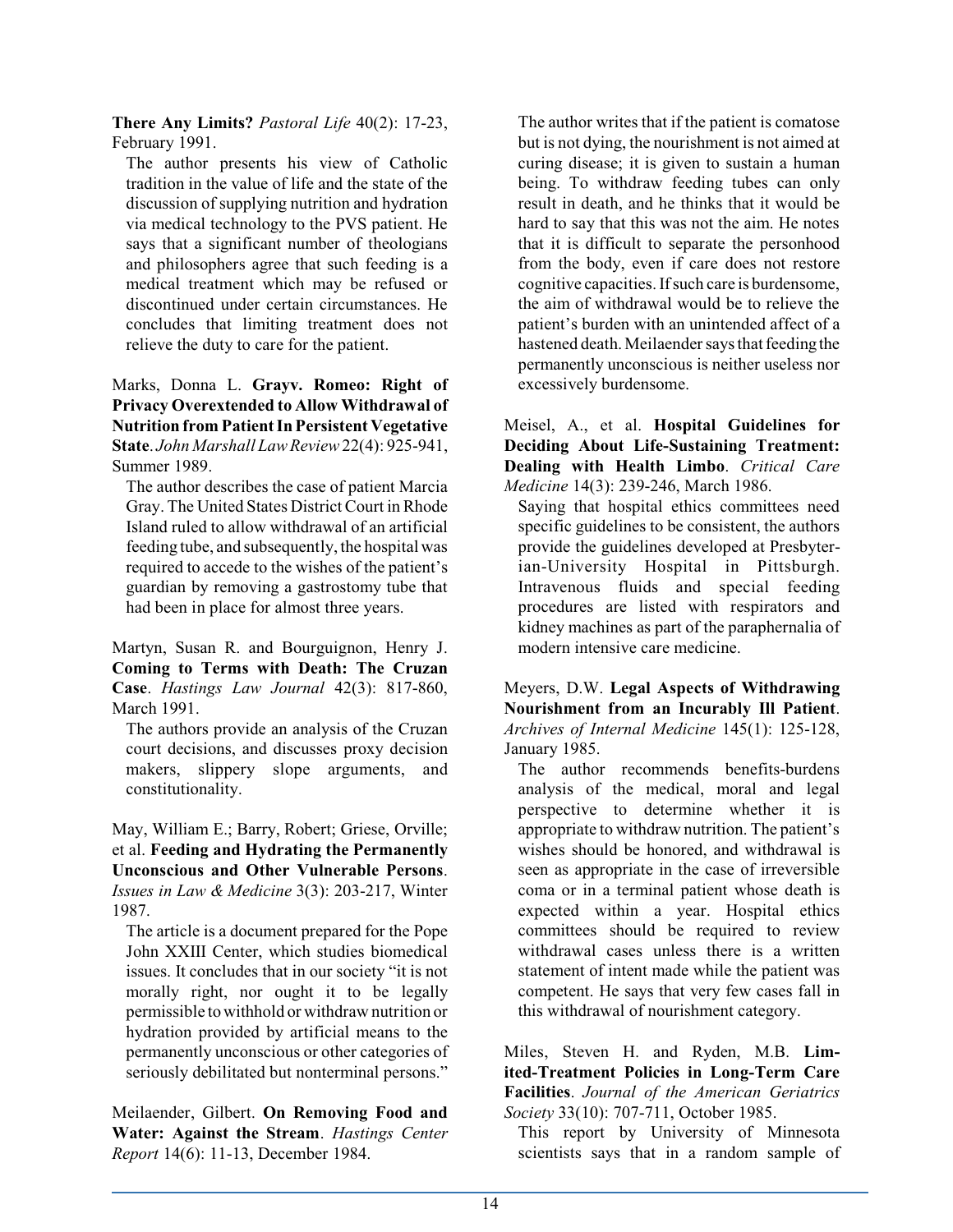nursing homes in that state, 73% of those answering accept care plans to limit medical treatment. Among these limitations, tube feedings were not recommended when oral feeding became impossible.

Mishkin, Barbara. **Courts Entangled in Feeding Tube Controversies**. *Nutrition in Clinical Practice* 1(4): 209-215, July/August 1986.

Attorney Mishkin provides a full explanation of eight court cases concerned with withholding or withdrawal of artificial nourishment or hydration: Herbert, Conroy, Hier, Henninger, Jobes, Corbett, Brophy and Bouvia. (Henninger and Bouvia concern competent patients and are not included in this Scope Note.) She says that some physicians or hospital administrators are "uneasy" about withdrawing this treatment from competent patients, from comatose patients or from terminally ill patients. Mishkin says most decisions are still made by patients, family and physicians, not by litigation.

Missouri Catholic Bishops. **On Ending Nancy Cruzan's Nutrition and Hydration**. *Origins* 20(31): 493, 495, January 10, 1991.

The bishops note that it is not always necessary to use every possible measure to prolong life indefinitely, but state that there should be a presumption in favor of life when the case is controversial. They say that such decisions should be based on moral principles and are best left to the patient, family, and physician.

## Musgrave, Catherine F. **Terminal Dehydration: To Give or Not to Give Intravenous Fluids**. *Cancer Nursing* 13(1): 62-66, February 1990.

The author makes an analysis of health professionals' attitudes to the dehydration process in dying patients, and says that from a very early age patients know that "plenty of fluids" are considered important for health. She discusses the decision making process, the clinical difficulties, and the problems involved, offering guidelines for the care of such patients.

## Oliver, D. **Terminal Dehydration**. Letter. *Lancet* II 1984(8403): 631, September 15, 1984.

St. Christopher's Hospice in London reports that blood tests of 22 patients who died shortly after the tests were taken, indicated that they died with normal electrolyte balance and

without intravenous fluids. Their deaths were reported to be peaceful and without distress.

O'Rourke, Kevin D. **Evolution of Church Teaching on Prolonging Life**. *Health Progress* 69(1): 28-35, January/February 1988.

The author presents Catholic theological history to provide a background for current health care decisions, and notes that "evidence seems to be lacking that removing or withholding tube feeding from individuals in a deep coma or a persistent vegetative state results in great pain for the patient."

O'Rourke, Kevin D. **Should Nutrition and Hydration Be Provided to Permanently Unconscious and Other Mentally Disabled Persons?** *Issues in Law & Medicine* 5(2): 181-196, Fall 1989.

The author says PVS patients have the fatal pathology of an inability to chew and swallow. He thinks decision makers concerned with PVS patients must grasp the distinction between causing death and allowing a fatal pathology to run its course. He discusses the views of various medical societies and of the Catholic church on the question and concludes that they are in accord.

Paris, John J. **When Burdens of Feeding Outweigh Benefits**. *Hastings Center Report* 16(1): 30-32, February 1986.

Father Paris, who was an expert witness for the Brophy family, says that the issue is preserving vegetative or comatose life for many years without reversing brain damage or restoring normal life. He thinks that if the procedure does not offer hope of any benefit, there is no moral obligation for the patient to undergo it, the physician to provide it, nor the judge to order it.

Rosner, Fred. **Withdrawing Fluids and Nutrition: An Alternate View**. *New York State Journal of Medicine* 87(11): 591-593, November 1987.

The author says that the denial of food and fluids is biologically fmal, and that he thinks the AMA is in error in allowing the removal of nutrition and hydration. He asks if it is not more dignified to live, and urges caution in accepting fluids and nutrition as medical treatment rather than supportive care. He notes that what is legal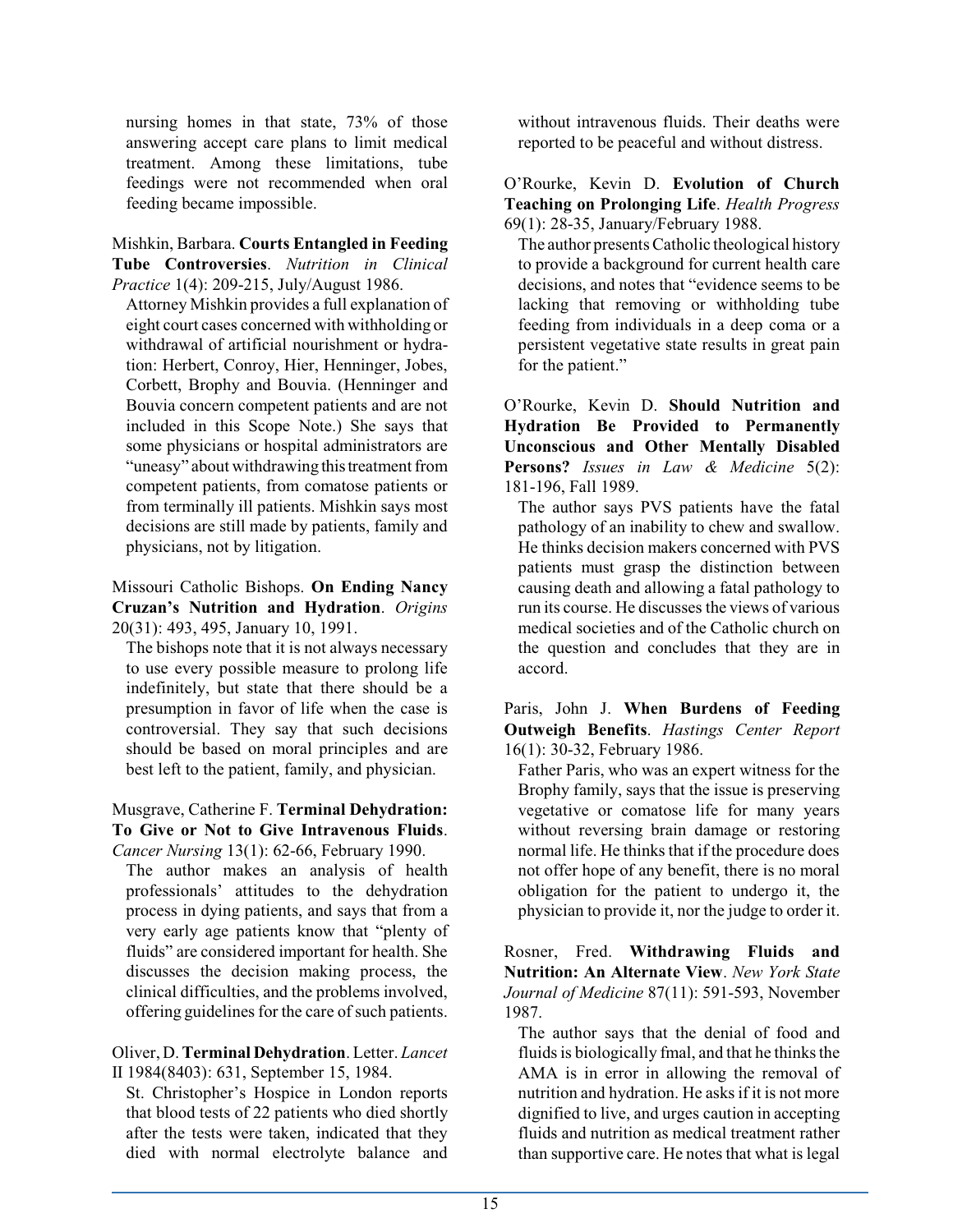is not always moral.

Rosner, Fred. **Withdrawing Fluids and Nutrition: An Alternate Way**. *Bulletin of the New York Academy of Medicine* 64(5): 363-375, June 1988.

Rosner says that withdrawing or withholding nutrition and fluids is not death from the disease process but rather euthanasia. Writing that this is becoming a country where rights seem to take precedence over all other considerations, he says that Judaeo-Christian principles consider people to have obligations rather than rights. He says Judaism forbids withholding nutrition and fluids from a terminally ill patient.

Sandstead, Harold H. **A Point of View Nutrition and Care of Terminally Ill Patients**. *American Journal of Clinical Nutrition* 52(5): 767-769, November 1990.

The author views all treatments involving technology as artificial and those using normal physiology as natural, but goes on to say that there can be no one set of rules in caring for the terminally ill.

Schmitz, Phyllis. **The Process of Dying With and**

**Without Feeding and Fluids by Tube**. *Law, Medicine & Health Care* 19(1-2): 23-26, Summer 1991.

Ms. Schmitz, a member of a hospice health care team, offers her observations regarding dehydration, food desires, feeding, and comfort care in dying patients.

Schneiderman, Lawrence J. **Exile and PVS**. *Hastings Center Report* 20(3): 5, May/June 1990.

Estimating that there are 5,000 to 10,000 PVS patients maintained in health facilities, Schneiderman says that what is known about that state as opposed to what is assumed, is that the patient is isolated from any form of communication. He calls PVS an exile which he says is a condition equal to, if not worse than death. The author discusses human community and historic banishment, and thinks that treatment continues to cause PVS. He concludes that withdrawing treatment is not only ethically permissible, but an obligatory act of beneficence.

Scofield, Giles R. **Getting Down to Cases**. *Issues in Law & Medicine* 7(2): 213-226, Fall 1991.

(See V, Different Viewpoints.) Attorney Scofield notes that in the hypothetical case of Mr. Stevens, respect for persons concerns common law battery and consent as well as right to privacy. He thinks that to equate tube feeding with eating demeans any symbolic offering of food and water, or human communal activity. The author provides background and analysis of surrogate decision making.

Siegler, Mark and Weisbard, A.J. **Against the Emerging Stream: Should Fluids and Nutritional SupportBe Discontinued?** *Archives of Internal Medicine* 145(1): 129-131, January 1985.

The authors express concern that there may be too rapid acceptance of withdrawal of fluids or nutritional support. They focus on those certain patients who have a "capacity for consciousness" and who have not previously rejected such support. They say the benefit of sustaining such a life would preserve the physician-patient relationship, and respect societal values of compassion and protection for the unproductive. They recommend further debate, and a slow and conservative approach to denial of fluids.

Smothers,Ronald.**Atlanta CourtBars Efforts to End Life Support for Stricken Girl, 13**. *New York Times*, October 18, 1991, p. A10. (See III, In re Jane Doe.)

Vaccari, Michael A. **The Inability to Swallow as a Fatal Pathology: Comments on the McHugh/ O'RourkeCorrespondence and the Removal of Life-Sustaining Treatment**. *Issues in Law & Medicine* 7(2): 155-167, Fall 1991.

The author disagrees with an earlier article (V, O'Rourke 1989) and holds that the fatal nature of a pathology has no meaningful relationship to ethical decisions; burdensome or futile treatment are the factors necessary to make such decisions.

## **Additional Readings**

Childress, J. F. and Dalle Mura, S.L. **Caring for Patients and Caring for Symbols: Reflections onArtificial Nutrition and Hydration**. *BIOLAW*